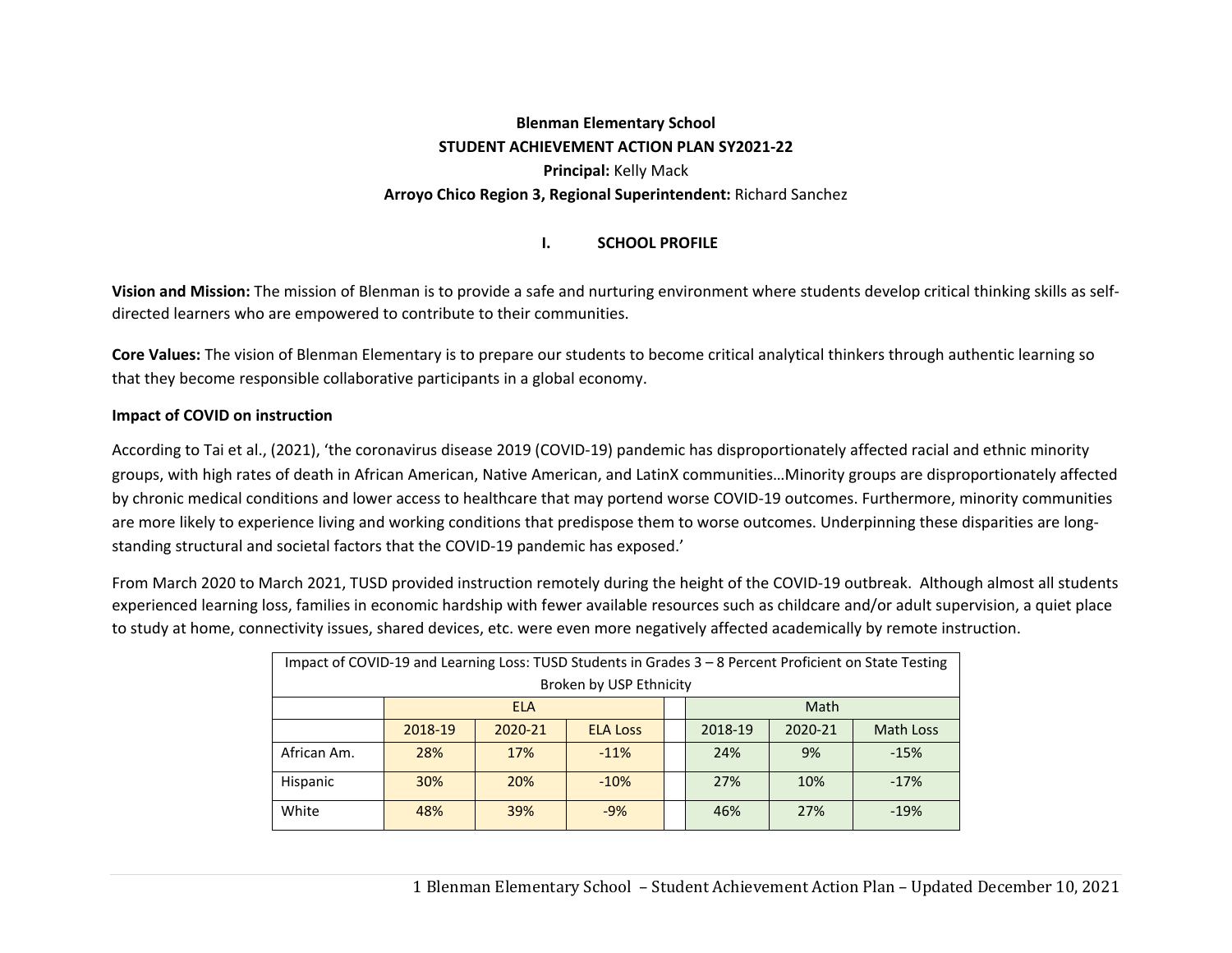#### **Estimated Time to Reach Grade C**

The current ADE school grade is a D. The state has initiated a new state test and has also adjusted the state accountability model. The impact of these changes is unknown and so the estimated time to improve the state letter grade determination may need some flexibility. Blenman's academic goals for subgroups and the entire school are both realistic and rigorous. With these state considerations in mind, the estimated time for Blenman to increase its letter grade from a D to a C could be one year or two years depending on changes to the test and the letter grade model.

#### **Student Profile:**

| White                   | <b>African American</b> | <b>Hispanic</b> | <b>Native American</b> | <b>Asian American</b> | <b>Multi-Racial</b> | <b>Total Number of</b> |
|-------------------------|-------------------------|-----------------|------------------------|-----------------------|---------------------|------------------------|
|                         |                         |                 |                        |                       |                     | <b>Students</b>        |
| 48                      | 41                      | 115             |                        | 15                    | 15                  | 241                    |
| <b>English Language</b> | Exceptional             |                 |                        |                       |                     |                        |
| <b>Learners</b>         | <b>Education</b>        |                 |                        |                       |                     |                        |
|                         | <b>Students</b>         |                 |                        |                       |                     |                        |
| 22                      | 28                      |                 |                        |                       |                     |                        |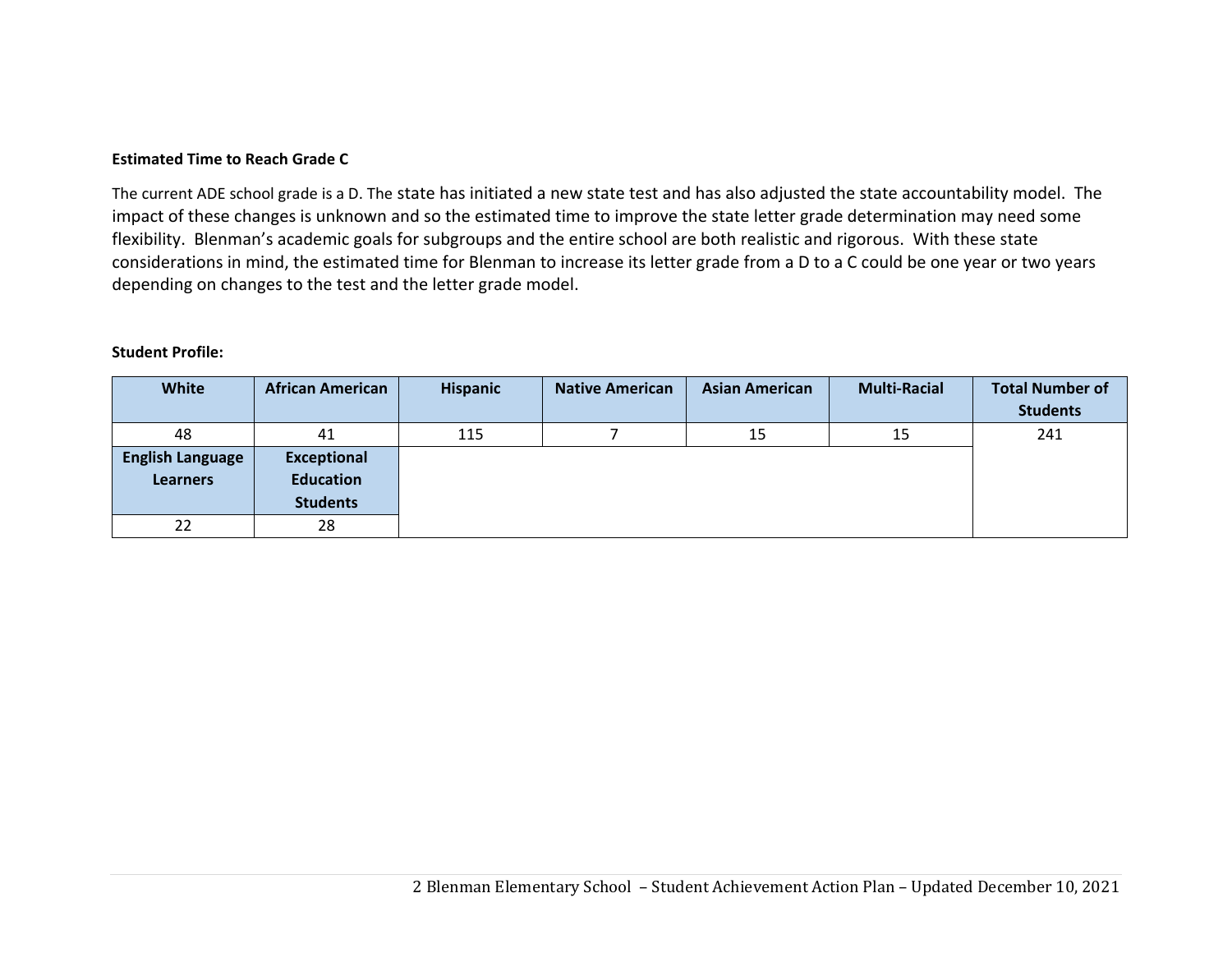#### **Limitations of 2020‐21 AzM2 data as a comparison to other years**

 $\Gamma$ 

When reviewing the findings from state testing during remote instruction and COVID‐19, please note that participation rates among students taking the state assessment were so low, especially in high school, that caution is needed when drawing conclusions about student performance at the district level and statewide. It is recommended against making a simple comparison to prior years' performance data because of the instructional challenges caused by COVID‐19, low student educational engagement/participation rates, and family trauma. Both at the district and the state level, learning loss is evident, especially among our youngest grades. TUSD had only a 57% participation rate for state testing and so the data may or may not be representative of the district as a whole.

|       |                              |                    | Grade and Subject            | AzMERIT Difference in ELA Percent Passing Comparison of TUSD and the State by |             |                 |
|-------|------------------------------|--------------------|------------------------------|-------------------------------------------------------------------------------|-------------|-----------------|
|       |                              | <b>ELA 2019</b>    |                              | <b>ELA 2021</b>                                                               |             | <b>ELA Loss</b> |
| Grade | TUSD <sub>%</sub><br>Passing | State %<br>Passing | TUSD <sub>%</sub><br>Passing | State %<br>Passing                                                            | <b>TUSD</b> | <b>State</b>    |
| 3     | 38%                          | 46%                | 21%                          | 35%                                                                           | $-17%$      | $-11%$          |
| 4     | 40%                          | 51%                | 29%                          | 44%                                                                           | $-11%$      | $-7%$           |
| 5     | 43%                          | 52%                | 32%                          | 45%                                                                           | $-11%$      | $-7%$           |
| 6     | 27%                          | 42%                | 19%                          | 35%                                                                           | $-8%$       | $-7%$           |
| 7     | 26%                          | 41%                | 19%                          | 38%                                                                           | $-7%$       | $-3%$           |
| 8     | 24%                          | 38%                | 17%                          | 35%                                                                           | $-7%$       | $-3%$           |
| 9     |                              |                    |                              |                                                                               |             |                 |
| 10    |                              |                    | 19%                          | 32%                                                                           |             |                 |
| 11    |                              |                    |                              |                                                                               |             |                 |

|       |         |                  | <b>Grade and Subject</b> | AzMERIT Difference in MATH Percent Passing Comparison of TUSD and the State by |             |        |
|-------|---------|------------------|--------------------------|--------------------------------------------------------------------------------|-------------|--------|
|       |         | <b>MATH 2019</b> |                          | <b>MATH 2021</b>                                                               | Math Loss   |        |
| Grade | TUSD %  | State %          | TUSD %                   | State %                                                                        | <b>TUSD</b> | State  |
|       | Passing | Passing          | Passing                  | Passing                                                                        |             |        |
| 3     | 42%     | 51%              | 18%                      | 36%                                                                            | $-24%$      | $-15%$ |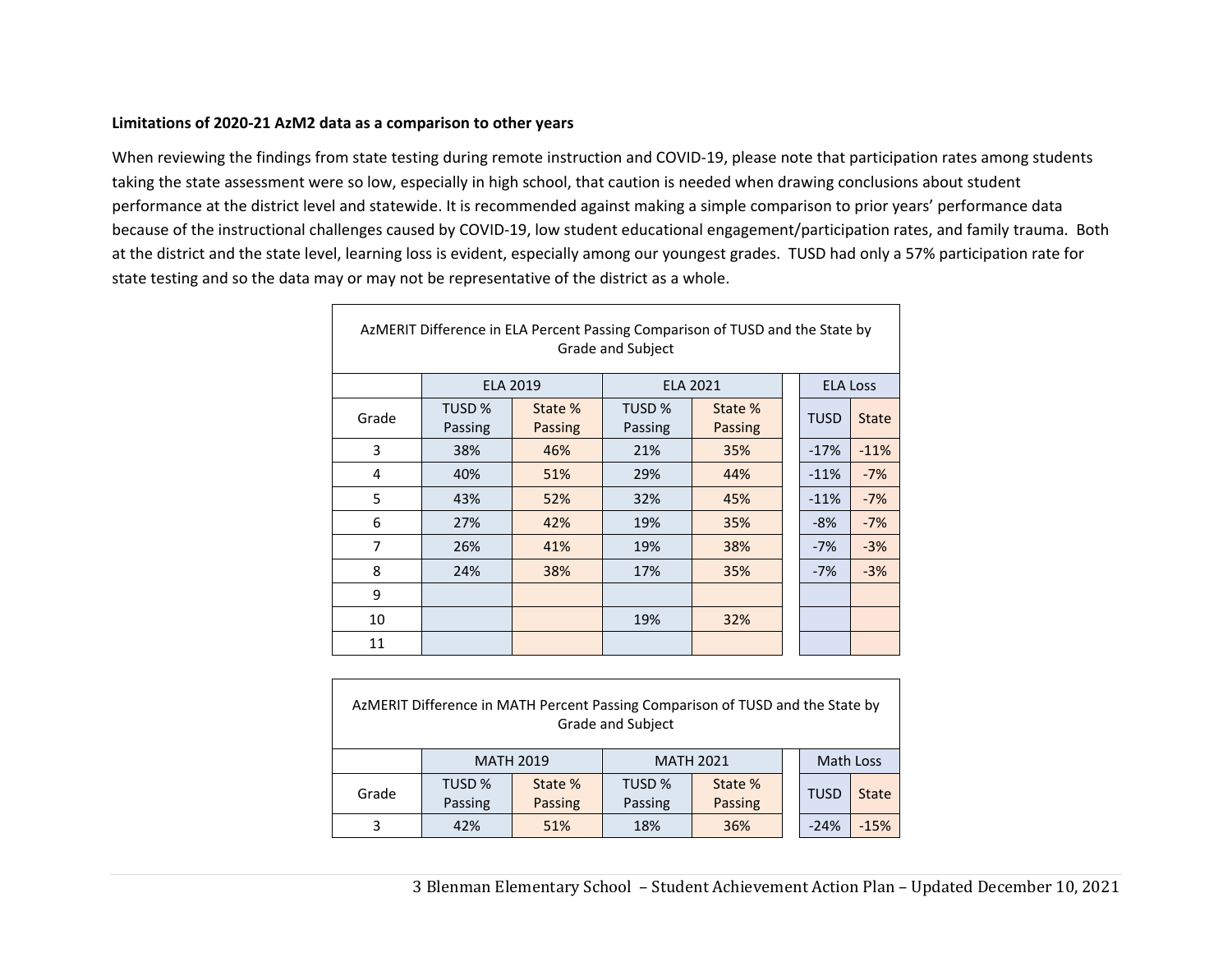| $\overline{4}$ | 36% | 48% | 16% | 34% | $-20%$ | $-14%$ |
|----------------|-----|-----|-----|-----|--------|--------|
| 5              | 36% | 46% | 16% | 31% | $-20%$ | $-15%$ |
| 6              | 23% | 41% | 8%  | 29% | $-15%$ | $-12%$ |
|                | 22% | 38% | 12% | 30% | $-10%$ | $-8%$  |
| 8              | 18% | 32% | 9%  | 26% | $-9%$  | $-6%$  |
| Alg I          |     |     |     |     |        |        |
| Geom           |     |     | 13% | 26% |        |        |
| Alg II         |     |     |     |     |        |        |

# **3 Years of AzMERIT Percent Proficiency by Grade**

| 3 Years of AzMERIT Math Percent Proficiency by Grade |                                 |                                 |                     |                                                                            |                             |                                   |                             |                             |                                                              |
|------------------------------------------------------|---------------------------------|---------------------------------|---------------------|----------------------------------------------------------------------------|-----------------------------|-----------------------------------|-----------------------------|-----------------------------|--------------------------------------------------------------|
|                                                      | $\omega$<br>$\circ$<br>↖<br>201 | $\overline{a}$<br>উ<br>∼<br>201 | Ln<br>Ğ<br>↖<br>201 | $\omega$<br>O<br>$\infty$<br>$\overline{\phantom{0}}$<br>$\circ$<br>$\sim$ | $\overline{a}$<br>Ū<br>2018 | ഗ<br>O<br>$\infty$<br>ᅱ<br>$\sim$ | $\infty$<br>$\circ$<br>2019 | $\overline{ }$<br>O<br>2019 | ഗ<br>ပ<br>ᡡ<br>$\overline{\phantom{0}}$<br>$\circ$<br>$\sim$ |
| <b>State Avg</b>                                     | 47%                             | 47%                             | 47%                 | 53%                                                                        | 47%                         | 47%                               | 51%                         | 48%                         | 46%                                                          |
| <b>District Avg</b>                                  | 39%                             | 36%                             | 38%                 | 43%                                                                        | 36%                         | 37%                               | 42%                         | 36%                         | 36%                                                          |
| <b>Blenman</b>                                       | 22%                             | 14%                             | 26%                 | 14%                                                                        | 24%                         | 10%                               | 19%                         | 17%                         | 15%                                                          |

| 3 Years of AzMERIT ELA Percent Proficiency by Grade |                                             |               |                    |                                          |                                  |                               |                                                           |                |             |
|-----------------------------------------------------|---------------------------------------------|---------------|--------------------|------------------------------------------|----------------------------------|-------------------------------|-----------------------------------------------------------|----------------|-------------|
|                                                     | $\infty$<br>$\sigma$<br>↖<br>$\overline{5}$ | 4<br>O<br>201 | ഗ<br>উ<br>∼<br>201 | $\omega$<br>O<br>$\infty$<br>↽<br>$\sim$ | 4<br>O<br>$\infty$<br><b>201</b> | ഗ<br>כי<br>$\infty$<br>ᄀ<br>ຊ | $\omega$<br>כי<br>ᡡ<br>$\mathrel{\blacksquare}$<br>$\sim$ | ↤<br>O<br>2019 | ഗ<br>$\sim$ |
| State Avg                                           | 43%                                         | 48%           | 44%                | 44%                                      | 47%                              | 48%                           | 46%                                                       | 51%            | 52%         |
| <b>District Avg</b>                                 | 34%                                         | 37%           | 32%                | 35%                                      | 38%                              | 37%                           | 38%                                                       | 40%            | 43%         |
| Blenman                                             | 26%                                         | 37%           | 15%                | 16%                                      | 32%                              | 21%                           | 19%                                                       | 25%            | 35%         |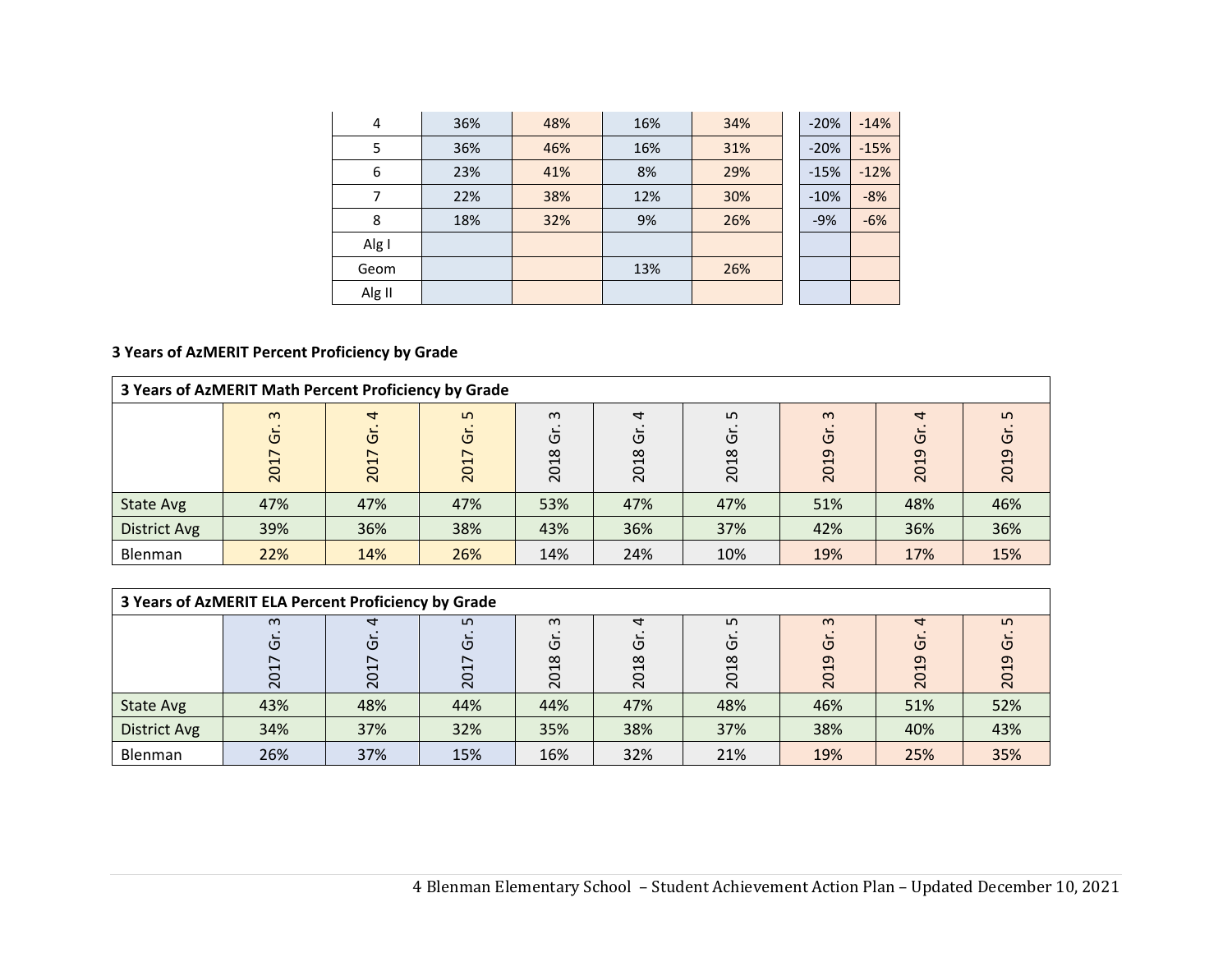| 2018-19 AzMERIT Percent Proficiency<br><b>Broken Out by USP Ethnicity</b> |      |            |  |  |
|---------------------------------------------------------------------------|------|------------|--|--|
| <b>USP Ethnicity</b>                                                      | Math | <b>FLA</b> |  |  |
| White                                                                     | 10%  | 38%        |  |  |
| African Am.                                                               | 10%  | 27%        |  |  |
| Hispanic                                                                  | 20%  | 24%        |  |  |
| Native Am.                                                                | 33%  | 50%        |  |  |
| Asian-Pl                                                                  | 14%  | 14%        |  |  |
| Multi-Racial                                                              | 18%  | 27%        |  |  |
|                                                                           | 17%  | 27%        |  |  |

#### **A. GAPS IN STUDENT OUTCOMES**

Based on data analysis, Blenman has identified the following gaps in areas of student outcomes. For each, Blenman provides a description of the gaps, including the desired state, the current reality, and an explanation of the identified gaps.

#### **Achievement Gap is heavily influenced by SES**

The persistence of the achievement gap between White students compared to African American and Latino students has been an ongoing and perplexing issue in school improvement. Studies such as Reardon & Portilla (2016) and von Hippel et al., (2018) have demonstrated that academic achievement gaps are established at kindergarten entry, are heavily influenced by SES, and remain stable across schooling.

Since the 1970's, schools have shown little or no progress in closing the academic gap in test score performance. (Stiefel et al., 2006) The continuing focus on this issue undermines our faith in public education to provide all students with an equitable and quality education. Confounding this issue is the assumption that academic advancement is based primarily on individual ability or achievement. This assumption appears to confirm implicitly that the capability and motivation of students of color, especially African American students, is somehow lacking. To the extent that people assume that the achievement gap is evidence of the limited academic capabilities and outcomes among students of color feeds implicit (and explicit) racism that permeates American society and schooling today. (Hawley &Freitas 2020, unpublished paper.) Many studies over the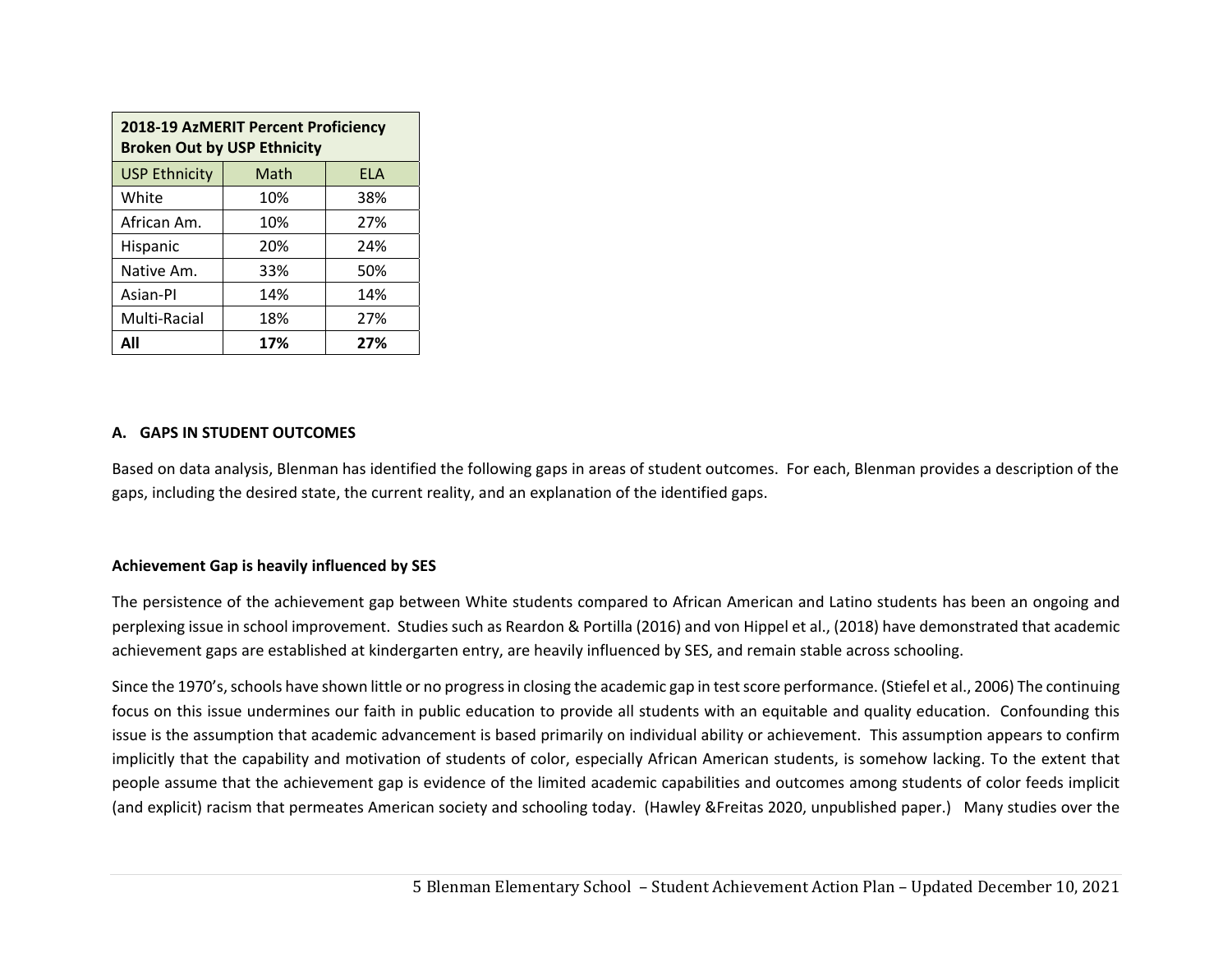last two decades have argued that poverty continues to be the primary catalyst for the achievement gap and confirm Sean Reardon's recent statement (2019) that the racial "achievement gap" in standardized-test scores shouldn't be considered a racial gap at all...Instead, it's more accurate to call it a "poverty gap."'

#### *Data Source: TUSD Data Dashboard‐ DIBELS 19.20*

**Current Reality:** *Achievement gap between all subgroups (20.5% gap between non‐ELD kinders and ELD kinders)*

- *% of Kinder Non‐ELD students passing= 20.5%*
- *% of ELD students passing = 0%*
- *% of Kinder Non Ex‐ExEd students passing = 20.5%*
- *% of Ex. Ed Students passing= 25%*

**Desired State:** Increase CORE/At grade level students by 5% in 2021‐22

**Gap:** about 80% from CORE

#### *Data Source: TUSD Data Dashboard ‐AZMerit 20.21, AZMERIT 18‐19 SY*

**Current Reality:** *Achievement gap between all subgroups (13% of our students are proficient in ELA and 10% in math)*

- *% Of Non ELD students proficient= 11%*
- *% Of ELD students proficient= 0%*
- *% Of Non‐Ex. Ed. Students proficient= 11%*
- *% Of Ex. Ed. Students proficient=0%*

3<sup>rd</sup> Grade ELA achievement for all students is at 19% (Proficient or Highly Proficient) in comparison to the State average of 46%

3<sup>rd</sup> Grade Math achievement for all students is at 19% (Proficient or Highly Proficient) in comparison to the State average of 51%.

**Desired State:** Increase Proficient 3rd grade students in ELA and Math by 5% in 2021‐22

Blenman wants to eliminate gaps between racial and ethnic groups within the next ten years.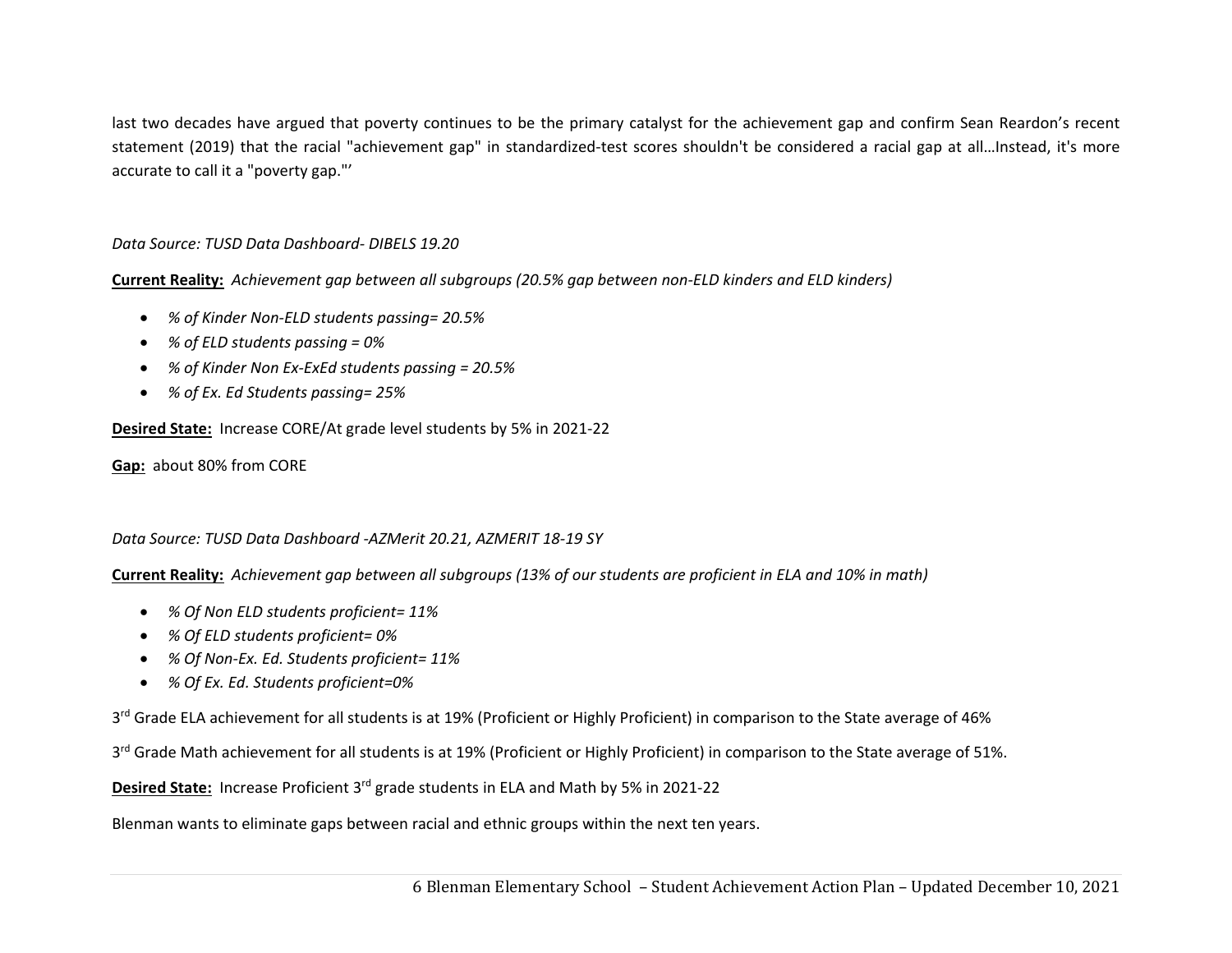**Gap:** about 90% from Proficient

The gap between African American and White students in ELA is 11%, in Math it is 0%

The gap between Hispanic and White students in ELA is 14%, in Math 10%

#### *Data Source: TUSD Data Dashboard‐AZMerit 20.21*

**Current Reality:** *Achievement gap between all subgroups (4 % of our students are proficient in both ELA and math)*

- *% Of Non‐ELD students proficient= 4%*
- *% Of ELD students proficient = 0%*
- *% Of Non Ex.Ed students proficient =4% and*
- *% Of Ex. Ed students proficient =0%*

4<sup>th</sup> Grade ELA achievement for all students is at 25% (Proficient or Highly Proficient) in comparison to the State average of 51%.

4<sup>th</sup> Grade Math achievement for all students is at 17% (Proficient or Highly Proficient) in comparison to the State average of 48%.

**Desired State:** Increase Proficient 4<sup>th</sup> grade students in ELA and Math by 5% in 2021-22

Blenman wants to eliminate gaps between racial and ethnic groups within the next ten years.

**Gap:** about 96% from Proficient

The gap between African American and White students in ELA is 11%, in Math it is 0%

The gap between Hispanic and White students in ELA is 14%, in Math 10%

*Data Source: TUSD Data Dashboard ‐ AZMerit 20.21, AZMERIT 18‐19 SY* 

**Current Reality:** *Achievement gap between all subgroups (3 % of our students are passing in Math and 20% are passing ELA)*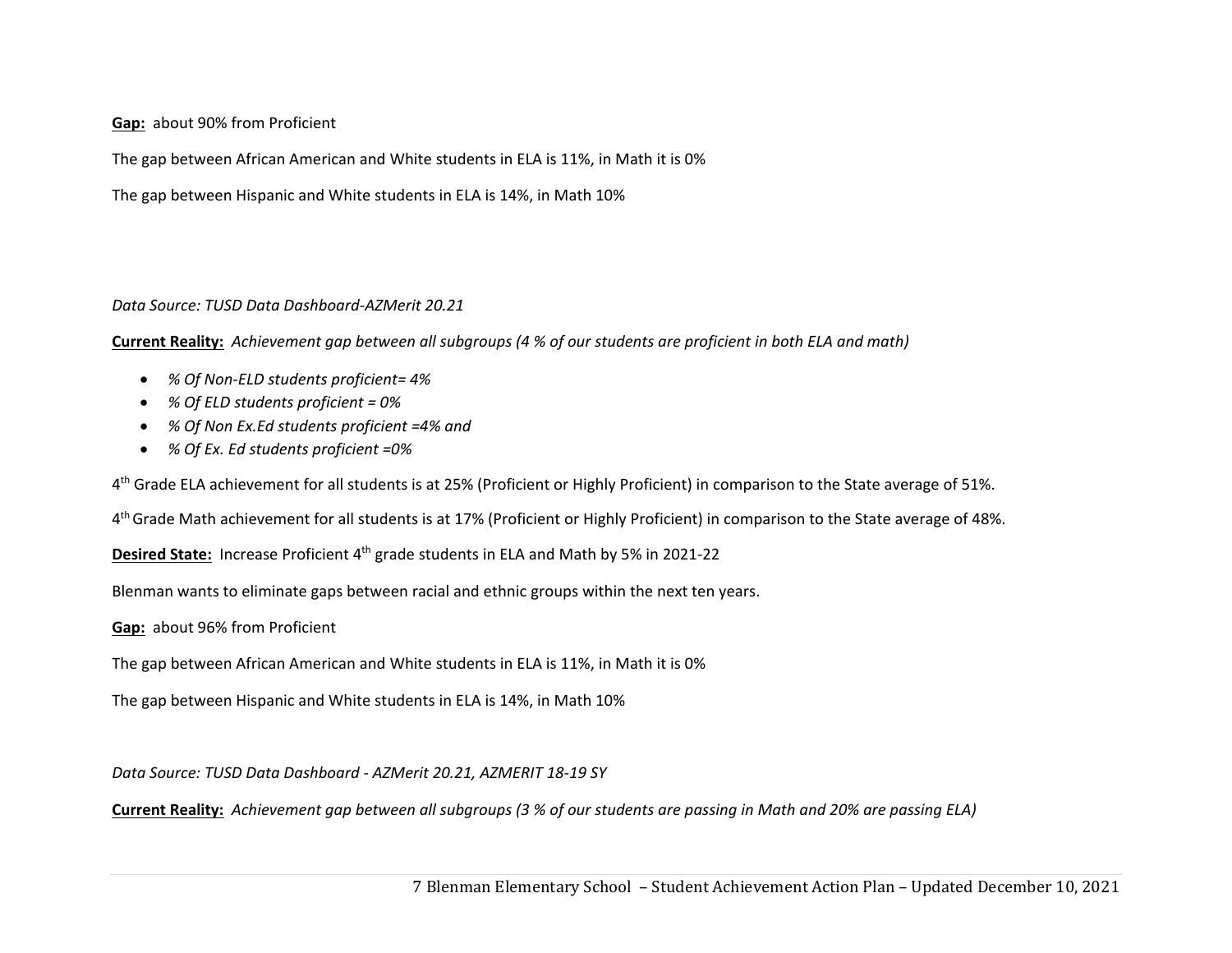- *% Of Non‐ELD students passing= 11%*
- *% Of ELD students passing= 0%*
- *% Of Non Ex.Ed students passing=11%*
- *% Of Ex. Ed. Students passing= 0%*

<sup>5</sup>th Grade ELA achievement for all students is at 35% (Proficient of Highly Proficient) in comparison to the State average of 52%.

5<sup>th</sup> Grade Math achievement for all students is at 15% (Proficient of Highly Proficient) in comparison to the State average of 46%.

**Desired State:** Increase Proficient 5<sup>th</sup> grade students in ELA and Math by 5% in 2021-22

Blenman wants to eliminate gaps between racial and ethnic groups within the next ten years.

**Gap:** about 97% from Proficient in Math/ about 80% from Proficient in ELA

The gap between African American and White students in ELA is 11%, in Math it is 0%

The gap between Hispanic and White students in ELA is 14%, in Math 10%

### **B. SMART Improvement Goals**

Based on gaps identified in section A, above, Blenman developed SMART improvement goals designed to move Blenman students from the current reality to the desired state.

- 1. Improvement Goal: 25% of Blenman kinder students will increase their scores from intensive/strategic to Core/ at grade level as demonstrated by the DIBELS amplify assessment.
- 2. Improvement Goal: 18% of 3<sup>rd</sup> graders will increase their percent passing from Minimally Proficient/ Partially Proficient to Proficient in Math and 15% in ELA as demonstrated on AZM2.
- 3. Improvement Goal: 9% of 4<sup>th</sup> graders will increase their percent passing from Minimally Proficient/Partially Proficient to Proficient in Math and in ELA as demonstrated on AZM2.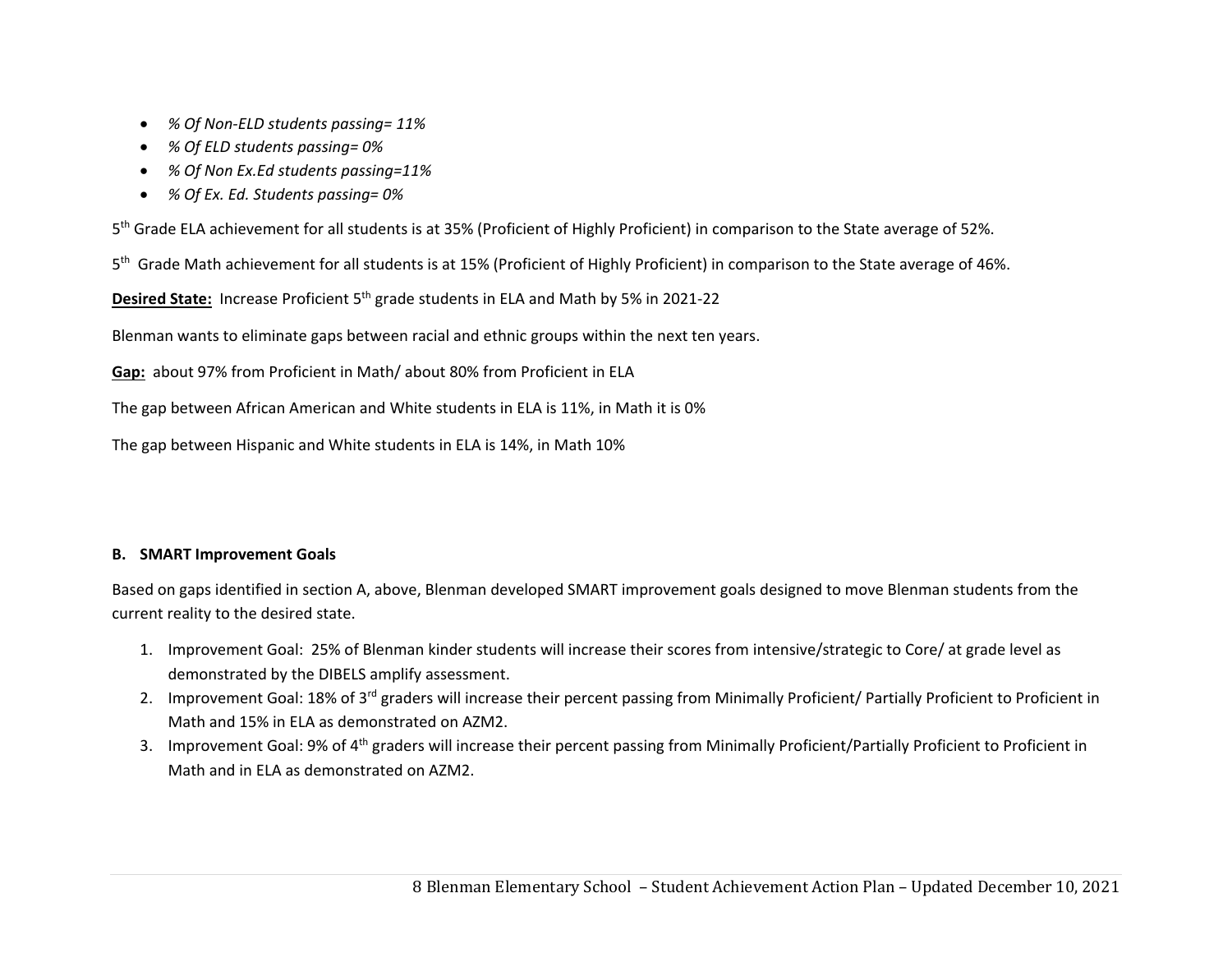- 4. Improvement Goal: 8% of 5<sup>th</sup> graders will increase their percent passing from Minimally Proficient/Partially proficient to Proficient in Math and 25% of 5<sup>th</sup> graders will increase their percent passing from Minimally Proficient/Partially proficient to Proficient in ELA as demonstrated on AZM2.
- 5. Achievement Gap Improvement Goal:

By 2024‐25, the achievement gap between White students and African American students will be reduced by 5% in ELA and Math as measured on the state assessment (AASA)

By 2024‐25, the achievement gap between White students and Hispanic students will be reduced by 3% in ELA and Math as measured on the state assessment (AASA)

#### **C. MOST EFFECTIVE AND FEASIBLE EVIDENCE‐BASED STRATEGIES**

After analyzing gaps and goals, Blenman reviewed multiple evidence‐based strategies and assessed each for potential for effectiveness and feasibility. Achievement of the goals from section B, above, will be supported by the most effective and feasible evidence‐based strategies, below.

#### *1. Improvement Goal: ELA*

**Strategy 1a**: Daily practice of skills that concentrate on the focused standards using the quarterly scope and sequence in whole group & small group differentiated instruction and targeted interventions. Teachers will monitor student progress using daily checking for understanding intentionally planning strategies for engagement.

**Task to Monitor 1a**: Intensive supports and interventions for students will review: DIBELS reports (for Kinder), CFA's, and MTSS data processes to create intentional targeted groups.

**Strategy 1b**: Data analysis during PLCs to have well developed plans for Tier 1, Tier 2 and Tier 3 interventions and supports utilizing Data template tools (CFA's) and Student Success Specialist for added assistance.

**Task to Monitor 1b**: Utilizing specific online intervention programs, support staff (MTSS, Student Success Specialist and Reading Interventionist), teachers will review items on CFA's with students to understand learning gaps.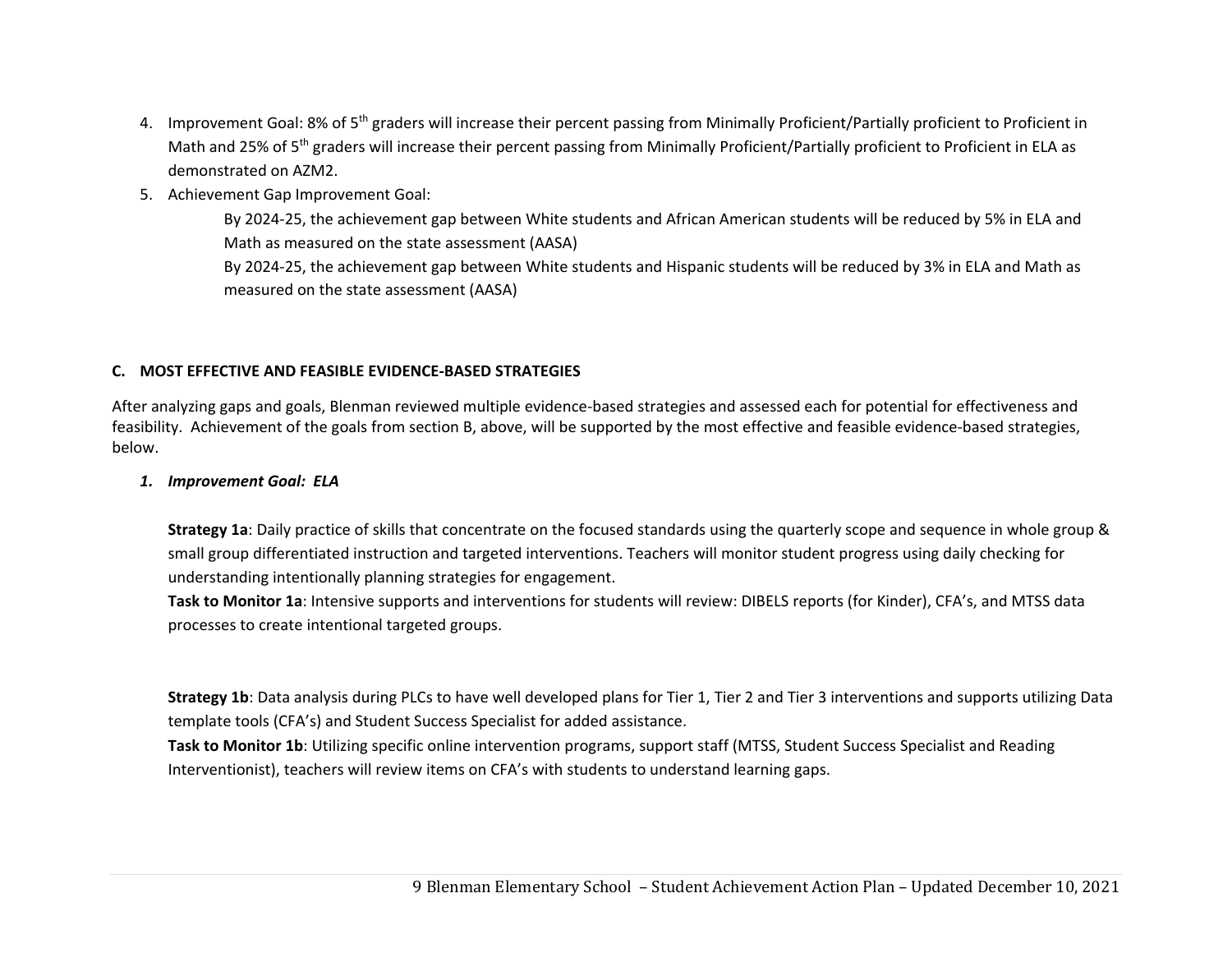**Strategy 1c:** Increased use of higher order DOK questioning. Pre‐planned questions per lesson as created in summer template using the DOK documented in lesson plans.

**Task to Monitor 1c**: With increased planning both in the summer and PLCs, teachers will use backward planning and Bi‐monthly CFAs to make sure daily checks for understanding with students are met.

**Strategy 1d:** Using regularly scheduled bi‐monthly CFAs on Benchmark Universe or Cengage Reach aligned to standards, students will practice test taking tools and receive feedback from teachers on progress while being supported by the Student Success Specialist. **Task to Monitor 1d**: Teachers will review data and item types while collaborating on strategies and intentional targeted support in focused PLCs.

**Strategy 1e:** Use of previous years quarterly benchmark scores and current year's scores to create cusp lists of students to provide targeted small group and one on one instruction and tutoring. Teachers along with support from MTSS and interventionists will work on creating cusp lists and learning goals for students especially for Tier 3 intensive support tutoring.

**Task to Monitor 1e**: Teachers along with MTSS, and Teacher aides will support tutoring groups and collect growth data reports to show growth.

#### *2. Improvement Goal: Math*

**Strategy 2a**: Intentional planning of skills that focus on the overarching weekly standards in whole group, small group differentiated instruction. Teachers will monitor student progress by checking for understanding by using daily informal checks for understanding and common formative assessments every two weeks using either IXL, Math Pathways and Pitfalls or Eureka mid‐module assessments. **Task to Monitor 2a**: Teachers will review reports from IXL, Eureka and CFA;s in order to target and support additional intervention times using IXL and Eureka.

**Strategy 2b**: Data analysis during PLCs to have well developed plans for Tier 1, Tier 2 and Tier 3 interventions and supports utilizing Data template tools from IXL report or CFA's. Student Success Specialist is available added assistance in reviewing data. **Task to Monitor 1b**: Utilizing specific online intervention programs, support staff (MTSS, Student Success Specialist and Interventionist), teachers will review items on CFA's with students to understand learning gaps.

**Strategy 2c:** Using regularly scheduled bi‐monthly CFAs on Benchmark Universe or Cengage Reach aligned to standards, students will practice test taking tools and receive feedback from teachers on progress while being supported by the Student Success Specialist.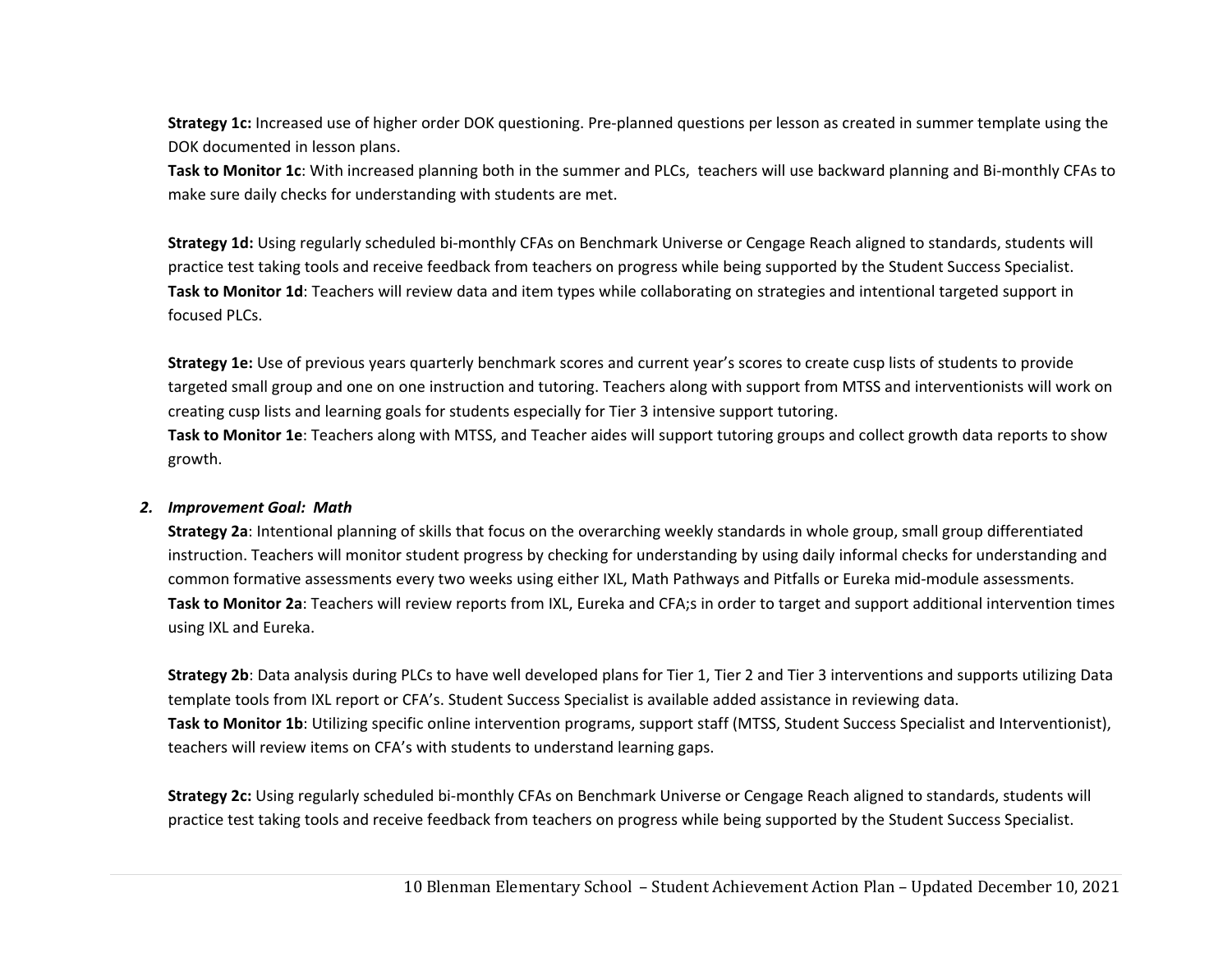**Task to Monitor 2c**: Teachers will review data and item types while collaborating on strategies and intentional targeted support in focused PLCs.

**Strategy 2d:** Use of previous years quarterly benchmark scores and current year's scores to create cusp lists of students to provide targeted small group and one on one instruction and tutoring. Teachers along with support from MTSS and interventionists will work on creating cusp lists and learning goals for students especially for Tier 3 intensive support tutoring.

**Task to Monitor 2d**: Teachers along with MTSS, and Teacher aides will support tutoring groups and collect growth data reports to show growth. School wide math intervention block based on math screener developed with Empower. 45‐minute block based on skill development.

#### *3. Improvement Goal to Address in Subgroup Achievement:*

**Strategy 3a:** Teachers will have dedicated time to plan intentionally instruction that is differentiated and culturally responsive. This planning will result in providing appropriately challenging instruction and targeted interventions that will lead to an increase in student achievement, specifically for targeted subgroups.

**Tasks to Monitor 3a:** Support staff including MTSS, Math Interventionists, CSP and others including Teachers will create focused intervention lists that support students' needs through the use of data from multiple sources including Waterford to monitor and check for continuous progress. Once identified through the PLC or other teaming processes, struggling students will receive targeted supports such as tutoring, MTSS support, and interventions. Also, Blenman is participating with West Ed's MPP program to help support the needs of all students, especially ELL students and ExEd students.

#### **D. ACTION STEPS TO IMPLEMENT & MONITOR STRATEGIES**

Below are detailed implementation and monitoring tasks for each evidence‐based strategy, including persons responsible, timelines, and needed resources.

#### *1. Improvement Goal:*

Strategy 1a: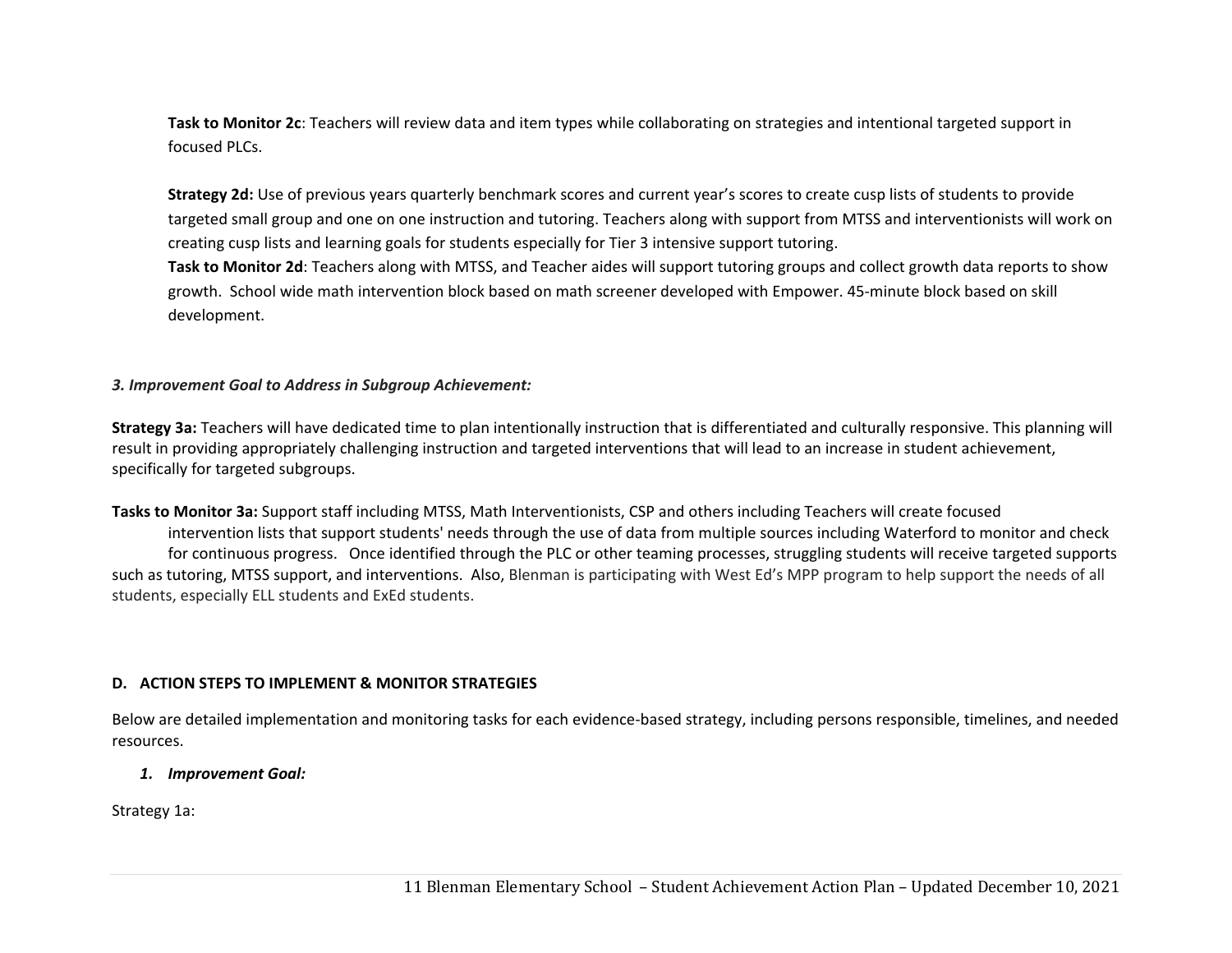| <b>Tasks to Implement Strategy</b>                                                                                                                                                                                                                                                                                                                                                                                                                                                                                           | Person(s) to Carry Out<br><b>Tasks</b> | <b>Timeline/Target Dates</b>                                                                                                                                                      | <b>Resources Needed</b>                       |
|------------------------------------------------------------------------------------------------------------------------------------------------------------------------------------------------------------------------------------------------------------------------------------------------------------------------------------------------------------------------------------------------------------------------------------------------------------------------------------------------------------------------------|----------------------------------------|-----------------------------------------------------------------------------------------------------------------------------------------------------------------------------------|-----------------------------------------------|
| Differentiated assignments and instruction and<br>targeted interventions will lead to an increase in<br>student achievement, specifically for targeted<br>subgroups.                                                                                                                                                                                                                                                                                                                                                         | teacher                                | Sept 7th-EOY<br>At minimum twice<br>monthly, teachers will<br>have dedicated time to<br>intentionally plan<br>instruction that is<br>differentiated and<br>culturally responsive. | Benchmark Universe/ Cengage<br>Reach          |
| Teachers will intentionally plan strategies for<br>engagement and differentiation, including for<br>targeted subgroups. Use of time for job-embedded<br>PLCs will support the achievement of students<br>including Ex Ed and ELL.                                                                                                                                                                                                                                                                                            | <b>Teachers</b>                        | Ongoing                                                                                                                                                                           | District curriculum, data from<br><b>PLCs</b> |
| Daily checks for understanding<br>Classroom teachers are essential in providing the<br>team with an understanding of the target standards<br>as well as feedback on the success of interventions.<br>Within PLCs, teachers will use backwards design<br>from the common formative assessment to align<br>daily instruction with the highly leveraged<br>standards taught for the week. This will result in<br>more rigorous and relevant instruction for all<br>students, but with a special focus on targeted<br>subgroups. | teacher                                | Daily after Teachers<br>attend professional<br>development and<br>complete a series of<br>book studies to gain<br>understanding of<br>culturally responsive<br>practices.         | Lesson plans                                  |
| Tasks to Monitor, Assess, and Adjust                                                                                                                                                                                                                                                                                                                                                                                                                                                                                         | Person(s) to Carry Out<br><b>Tasks</b> | <b>Timeline/Target Dates</b>                                                                                                                                                      | <b>Resources Needed</b>                       |
| <b>Review DIBELS reports</b><br>Tier 3 - Intensive support to students by support<br>staff and intervention programs. Interventions are                                                                                                                                                                                                                                                                                                                                                                                      | teachers                               | Sept 7th-EOY                                                                                                                                                                      | <b>DIBELS</b> amplify                         |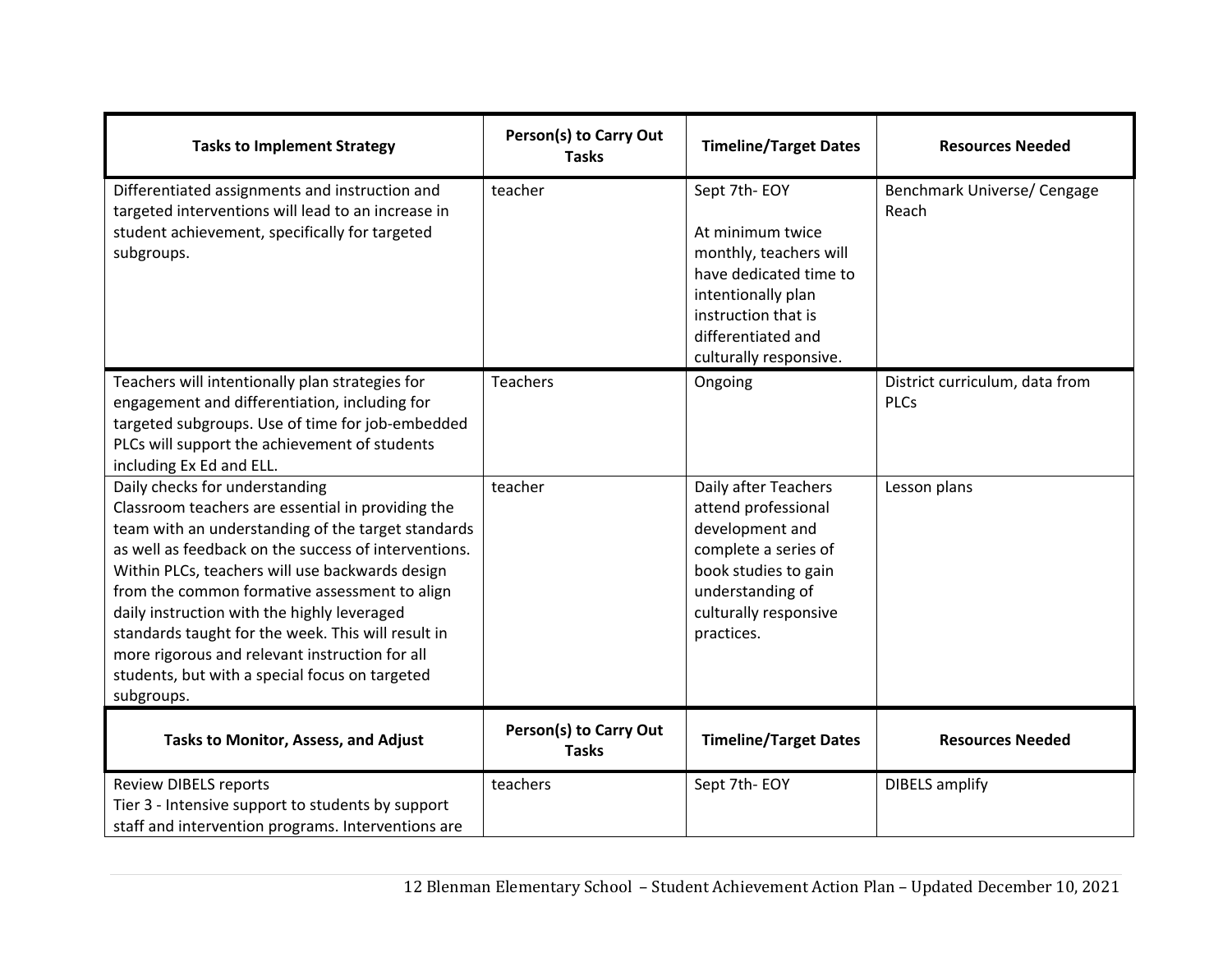| to be specific based on screening diagnostic         |                           |                            |                              |
|------------------------------------------------------|---------------------------|----------------------------|------------------------------|
| information and systematic screener - DIBELS         |                           |                            |                              |
| Review CFA data in PLCS                              | CSP, teachers, Reading    | Every 2 weeks              | Benchmark Universe/ Cengage/ |
| -Grades 2-5 and participate in school wide           | Specialist,               | - Reading Readiness and    | <b>AZELLA</b>                |
| benchmark data analysis                              |                           | skills analysis will be    | School city                  |
| - Reading Readiness and skills analysis using the    |                           | conducted three times      | <b>WACS</b>                  |
| WACS assessment in grades K-3.                       |                           | annually using the WACS    |                              |
| - Grade Level will utilize Common Formative          |                           | assessment in grades K-    |                              |
| Assessments in Schoolcity based upon Common          |                           | 3.                         |                              |
| Math & ELA Curriculum and Pacing guides as           |                           | - Grade Level will utilize |                              |
| evidenced in Lesson plans and observations           |                           | <b>Common Formative</b>    |                              |
| -Cengage unit tests will assess ELL progress         |                           | Assessments in             |                              |
| culminating with the AZELLA                          |                           | Schoolcity (August-May)    |                              |
|                                                      |                           | -Cengage unit tests        |                              |
|                                                      |                           | (August-May) will assess   |                              |
|                                                      |                           | ELL progress               |                              |
|                                                      |                           | - AZELLA in Spring.        |                              |
| MTSS is incorporated into the PLC grade level team   | MTSS, Reading             | Every 2 weeks              | Data                         |
| time to discuss and strategize interventions for     | Interventionist, Student  |                            |                              |
| students. The MTSS process is supported through      | <b>Success Specialist</b> |                            |                              |
| the collaborative efforts of the teaching staff, the |                           |                            |                              |
| Reading Interventionists, and the Student Success    |                           |                            |                              |
| Specialist.                                          |                           |                            |                              |

Strategy 1b:

| <b>Tasks to Implement Strategy</b>                                                                                                                                                                               | Person(s) to<br><b>Carry Out Tasks</b> | <b>Timeline/Target Dates</b> | <b>Resources Needed</b>      |
|------------------------------------------------------------------------------------------------------------------------------------------------------------------------------------------------------------------|----------------------------------------|------------------------------|------------------------------|
| <b>PLCs</b><br>Through regular collaboration in PLCs, Tier 1<br>instruction, as well as Tier 2 and Tier 3<br>interventions and supports are developed to insure<br>equitable, scaffolded, accessible and aligned | <b>CSP</b>                             | August 23rd-EOY              | CFA data from Benchmark Uni. |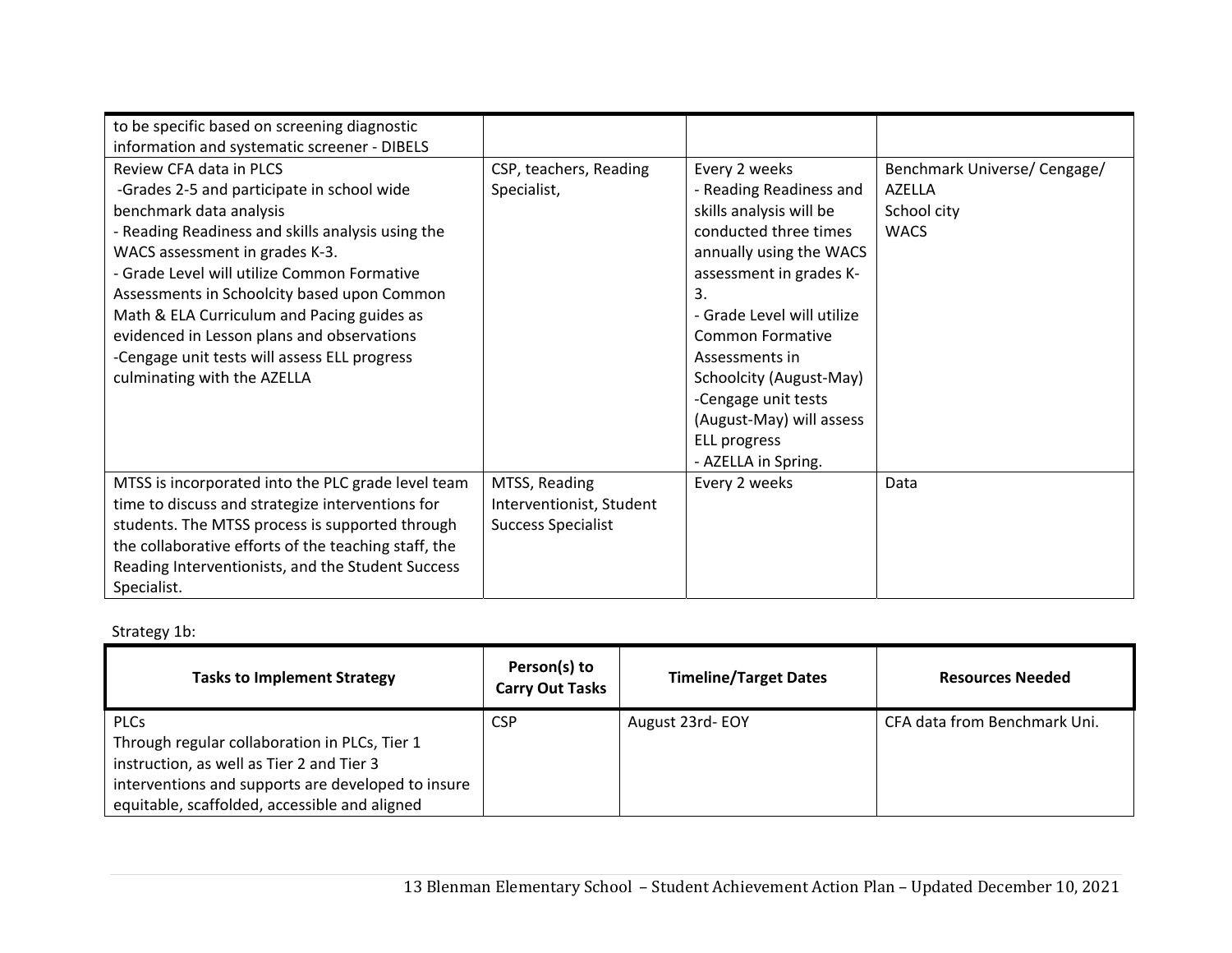| instruction in both face to face and virtual<br>educational environments.                                                                                                                                                                                                          |                                             |                                                                                                        |                                                                             |
|------------------------------------------------------------------------------------------------------------------------------------------------------------------------------------------------------------------------------------------------------------------------------------|---------------------------------------------|--------------------------------------------------------------------------------------------------------|-----------------------------------------------------------------------------|
| Data template tool<br>There will PD on pulling and analyzing data and<br>lesson planning with template examples. There will<br>be an expectation that teachers are planning to<br>standards and scope and sequence, with<br>embedded strategies for questioning and<br>engagement. | teachers                                    | August 23rd-EOY                                                                                        | Data tool uploaded into Teams<br><b>PD</b>                                  |
| The Student Success Specialist will provide teachers<br>the needed support in intentionally planning for<br>interventions.                                                                                                                                                         | <b>Student Success</b><br>Specialist        | As needed                                                                                              |                                                                             |
| Tasks to Monitor, Assess, and Adjust                                                                                                                                                                                                                                               | Person(s) to<br><b>Carry Out Tasks</b>      | <b>Timeline/Target Dates</b>                                                                           | <b>Resources Needed</b>                                                     |
| Specific interventions<br>Blenman will utilize online intervention programs<br>to support student achievement. ELLs Imagine<br>Learning. Tier 1 Full time Reading interventionist to<br>work with identified MTSS students in and out of                                           | Teacher,<br>interventionist,<br><b>MTSS</b> | Daily<br>Tier 2 Grade K-5 receive 20<br>minutes at least twice per week<br>Tier 3 Grade K-5 receive 20 | Imagine learning (ELs) and IXL<br>research-based practices and<br>materials |
| class time, Teacher aide to work with identified<br>MTSS students in and out of class time. Tier 2 MTSS<br>students receiving technology-based curriculum                                                                                                                          |                                             | minutes five times per week                                                                            |                                                                             |

Strategy 1c: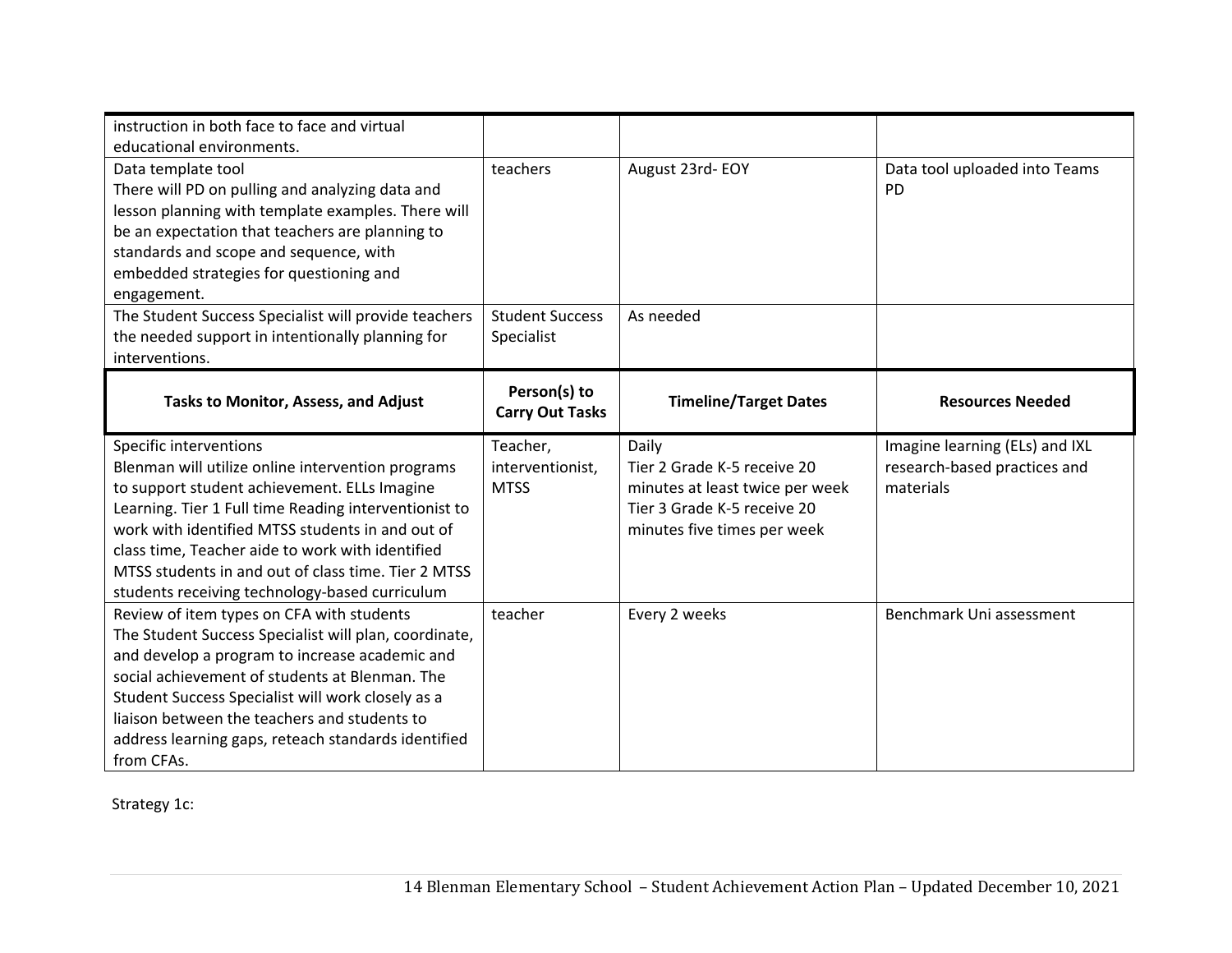| <b>Tasks to Implement Strategy</b>                                                                                                                                                                                                                                                                                                                                                                                                                                                                                           | Person(s) to<br><b>Carry Out Tasks</b> | <b>Timeline/Target Dates</b> | <b>Resources Needed</b>              |
|------------------------------------------------------------------------------------------------------------------------------------------------------------------------------------------------------------------------------------------------------------------------------------------------------------------------------------------------------------------------------------------------------------------------------------------------------------------------------------------------------------------------------|----------------------------------------|------------------------------|--------------------------------------|
| Pre-planned questions<br>There will PD on pulling and analyzing data and<br>lesson planning with template examples. There will<br>be an expectation that teachers are planning to<br>standards and scope and sequence, with<br>embedded strategies for questioning and<br>engagement. There will be an expectation that<br>teachers are planning to standards and scope and<br>sequence, with embedded strategies for<br>questioning and engagement.                                                                         | teacher                                | BOY-EOY                      | Lesson plans, MPP and DOK<br>posters |
| Tasks to Monitor, Assess, and Adjust                                                                                                                                                                                                                                                                                                                                                                                                                                                                                         | Person(s) to<br><b>Carry Out Tasks</b> | <b>Timeline/Target Dates</b> | <b>Resources Needed</b>              |
| Daily checks for understanding<br>Classroom teachers are essential in providing the<br>team with an understanding of the target standards<br>as well as feedback on the success of interventions.<br>Within PLCs, teachers will use backwards design<br>from the common formative assessment to align<br>daily instruction with the highly leveraged<br>standards taught for the week. This will result in<br>more rigorous and relevant instruction for all<br>students, but with a special focus on targeted<br>subgroups. | teacher                                | BOY-EOY                      | Benchmark/ Cengage, lesson<br>plans  |
| Bi-monthly CFAs and review of data<br>This process is used to make decisions about<br>general, remedial and special education students,<br>creating a well-integrated system of instruction<br>that is guided by student outcome data.                                                                                                                                                                                                                                                                                       | Teacher, CSP                           | Every 2 weeks                | data                                 |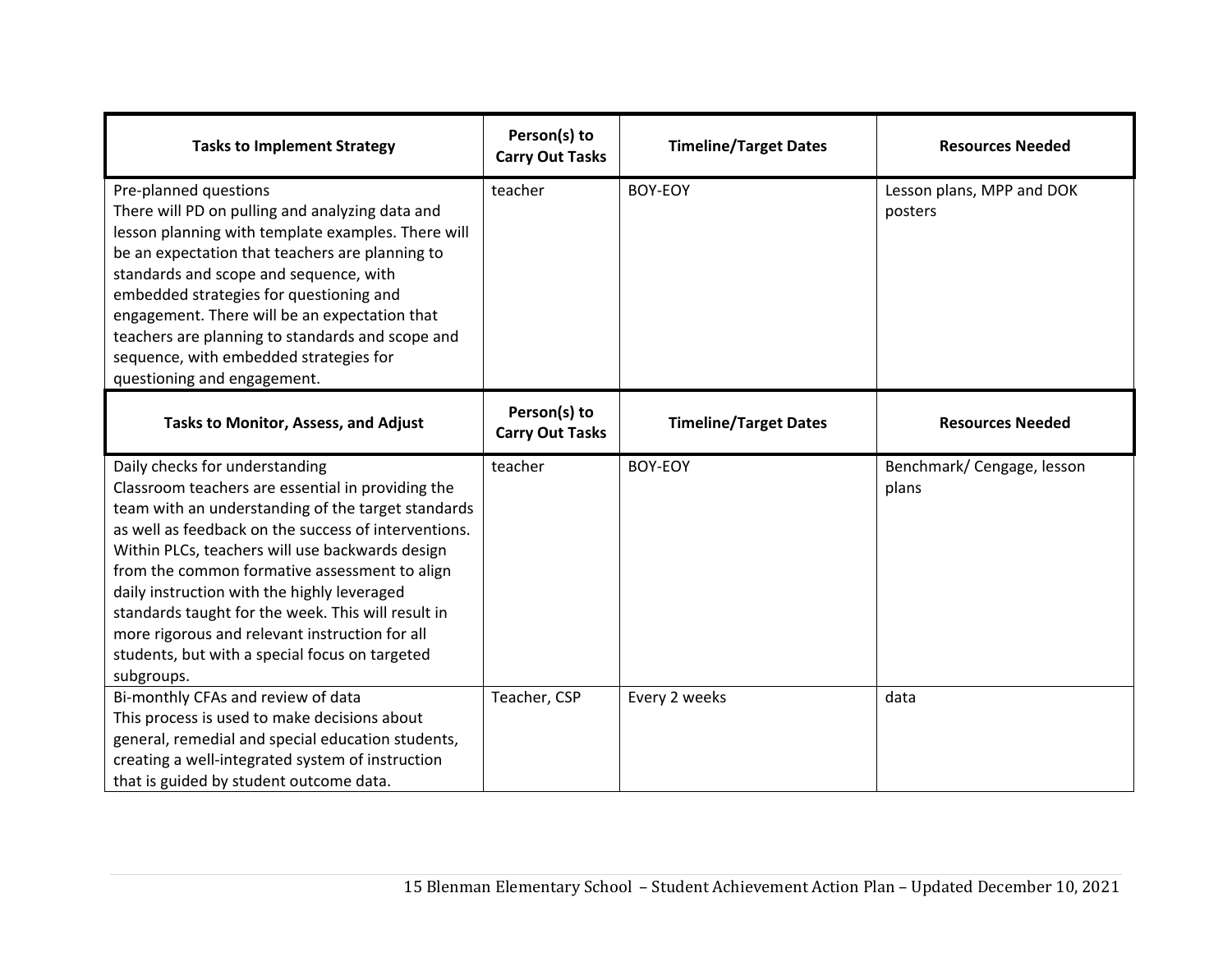| Strategy 1d: |  |
|--------------|--|
|              |  |

| <b>Tasks to Implement Strategy</b>                                                                                                                                                                                   | Person(s) to<br><b>Carry Out Tasks</b> | <b>Timeline/Target Dates</b> | <b>Resources Needed</b>     |
|----------------------------------------------------------------------------------------------------------------------------------------------------------------------------------------------------------------------|----------------------------------------|------------------------------|-----------------------------|
| <b>Assigned CFAs</b><br>professional development on creating formatives<br>and other assessment methods will be provided to<br>teachers on an as needed basis.                                                       | teachers                               | Aug. 23rd-EOY, every 2 weeks | Benchmark Universe/ Cengage |
| The Student Success Specialist will work closely as<br>a liaison between the teachers and students to<br>address learning gaps, reteach standards<br>identified from CFAs                                            | <b>Student Success</b><br>Specialist   |                              |                             |
| Feedback to students, maintaining fidelity to<br>district curriculum, gathering data from common<br>formative assessments and progress monitoring in<br>order to differentiate based on individual student<br>needs. | teachers                               | Every 2 weeks                | Benchmark Universe/ Cengage |

| <b>Tasks to Monitor, Assess, and Adjust</b>         | Person(s) to<br><b>Carry Out Tasks</b> | <b>Timeline/Target Dates</b> | <b>Resources Needed</b> |
|-----------------------------------------------------|----------------------------------------|------------------------------|-------------------------|
| Review of data/item types                           | Teachers,                              | Every 2 weeks, or as needed  | data                    |
| A focus in PLCs will be on using data to drive      | students                               |                              |                         |
| instruction and collaboration on strategies to      |                                        |                              |                         |
| teach specific learning goals. PD will be held on   |                                        |                              |                         |
| teacher planning for instructional strategies based |                                        |                              |                         |
| on student need. Accountability has come out to     |                                        |                              |                         |
| show staff how to pull and further analyze data to  |                                        |                              |                         |
| teach to student need.                              |                                        |                              |                         |

Strategy 1e: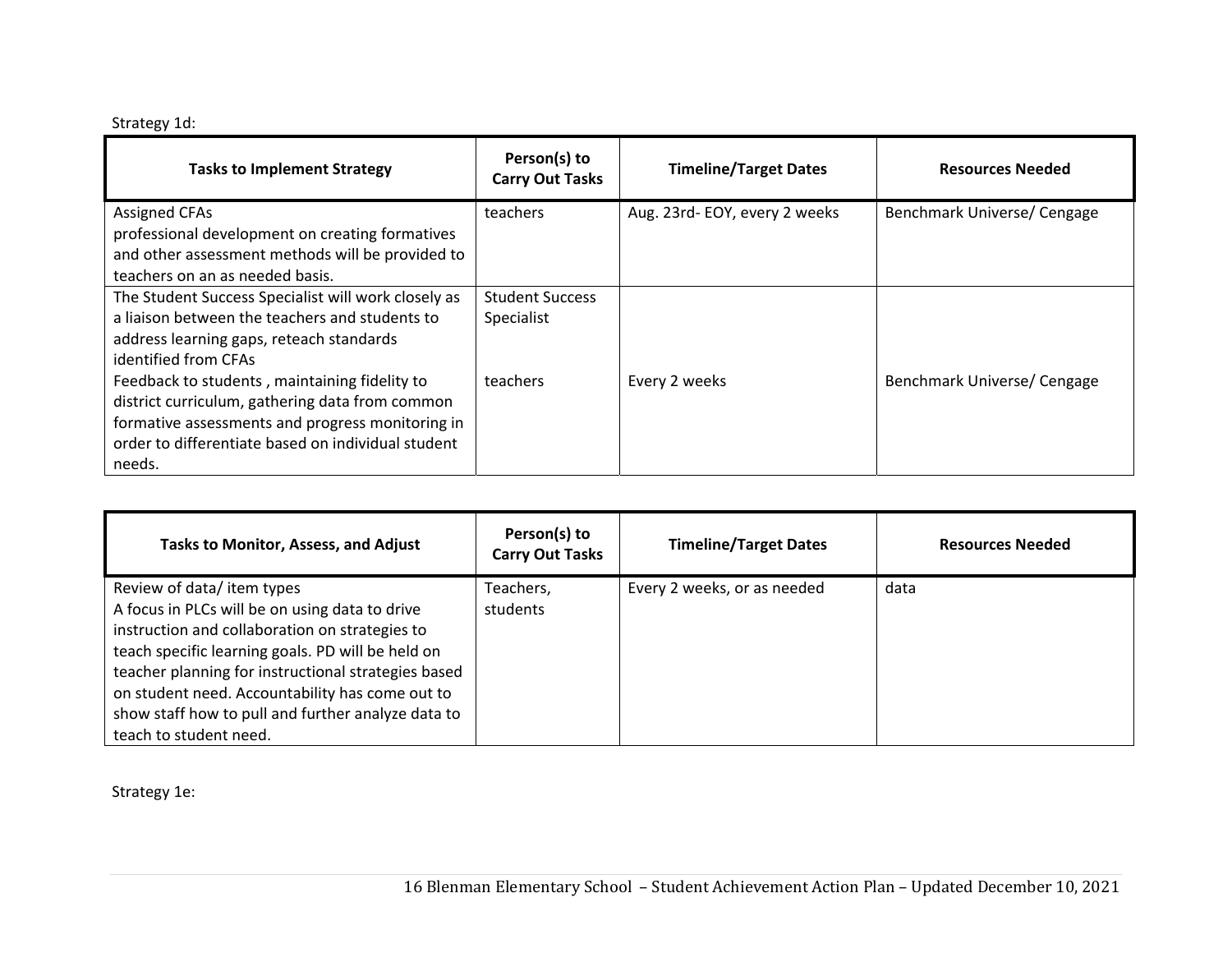| <b>Tasks to Implement Strategy</b>                                                                                                                                                                                                                                                                                                                                                                                                   | Person(s) to<br><b>Carry Out Tasks</b>                       | <b>Timeline/Target Dates</b>                                                                                              | <b>Resources Needed</b>    |
|--------------------------------------------------------------------------------------------------------------------------------------------------------------------------------------------------------------------------------------------------------------------------------------------------------------------------------------------------------------------------------------------------------------------------------------|--------------------------------------------------------------|---------------------------------------------------------------------------------------------------------------------------|----------------------------|
| Review of SCA build cusp lists<br>Interventionist will work with classroom<br>teachers/PLCs and MTSS team to support learning<br>goals for targeted students and share with<br>teachers on how to implement focused evidenced-<br>based, rigorous, and relevant instruction.                                                                                                                                                         | Teachers, CPS,<br>MTSS, SSS,<br>Reading<br>interventionist   | Every quarter                                                                                                             | Benchmark universe, IXL,   |
| Assign interventions/ tutoring to students<br>Tier 3 - Intensive support interventions are to be<br>specific based on screening diagnostic information<br>and systematic. To diagnose student needs and<br>progress monitor, multiple data points will be<br>utilized, including screeners (SchoolCity and<br>DIBELS) and diagnostic (Assessing Reading<br>Multiple Measures ARMM and Next Step Guided<br>Reading Assessment NSGRA). | CSP, MTSS, SSS,<br>Reading<br>interventionist,<br><b>TAs</b> | Every quarter or as needed for<br>flexible grouping<br>Twice weekly after school tutoring<br>for MTSS students grades K-5 | Differentiated assignments |
| Tasks to Monitor, Assess, and Adjust                                                                                                                                                                                                                                                                                                                                                                                                 | Person(s) to<br><b>Carry Out Tasks</b>                       | <b>Timeline/Target Dates</b>                                                                                              | <b>Resources Needed</b>    |
| Checks of understanding of tutoring groups<br>Identified MTSS students in and out of class time,<br>utilizing research-based practices and materials<br>Teacher aide to work with identified MTSS<br>students in and out of class time, utilizing<br>research- based practices and materials Using<br>appropriate and engaging manipulatives/materials<br>to increase student understanding of concepts.                             | Teachers, TAs,<br>reading<br>interventionist,<br>MTSS, SSS   | End of each tutored day                                                                                                   | Differentiated assignments |
| Weekly assessment of tutored concepts for<br>growth<br>Twice weekly after school tutoring for MTSS<br>students grades k-5 Tier 3                                                                                                                                                                                                                                                                                                     | Teachers, TAs,<br>reading<br>interventionist,<br>MTSS, SSS   | At the end of each week                                                                                                   | Differentiated assignments |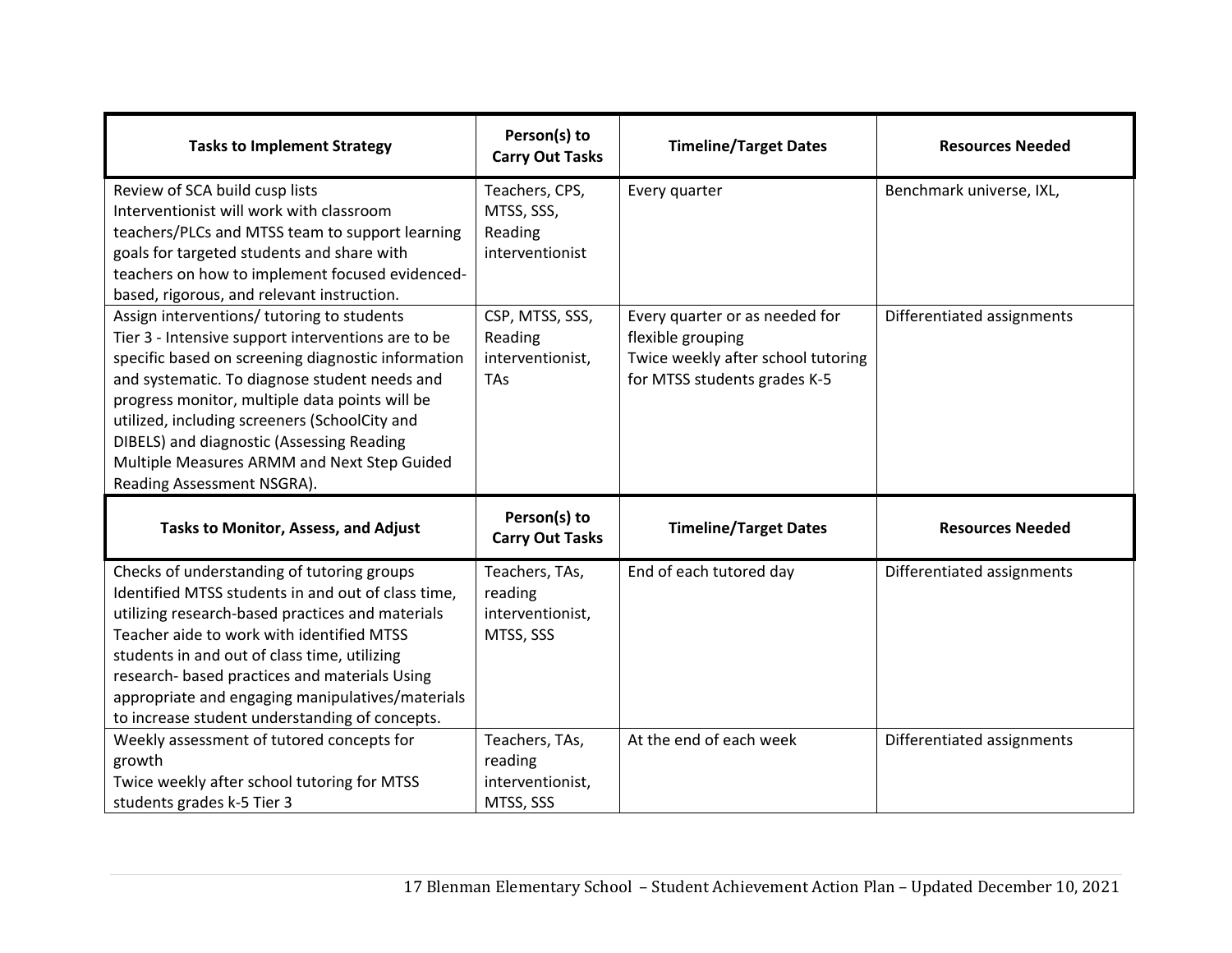### *2. Improvement Goal:*

# Strategy 2a:

| <b>Tasks to Implement Strategy</b>                                                                                                                                                                                                                                                                                                                                                                                                                                                                                            | Person(s) to<br><b>Carry Out Tasks</b> | <b>Timeline/Target Dates</b>                                                                                                                                                                                                                                                                                                                                                            | <b>Resources Needed</b> |
|-------------------------------------------------------------------------------------------------------------------------------------------------------------------------------------------------------------------------------------------------------------------------------------------------------------------------------------------------------------------------------------------------------------------------------------------------------------------------------------------------------------------------------|----------------------------------------|-----------------------------------------------------------------------------------------------------------------------------------------------------------------------------------------------------------------------------------------------------------------------------------------------------------------------------------------------------------------------------------------|-------------------------|
| Differentiated assignments<br>and instruction and targeted interventions will<br>lead to an increase in student achievement,<br>specifically for targeted subgroups.                                                                                                                                                                                                                                                                                                                                                          | teacher                                | Aug 23rd-EOY<br>At minimum twice monthly,<br>teachers will have dedicated time<br>to intentionally plan instruction<br>that is differentiated and<br>culturally responsive. This will<br>result in providing appropriately<br>challenging instruction and<br>targeted interventions that will<br>lead to an increase in student<br>achievement, specifically for<br>targeted subgroups. | Eureka                  |
| Daily checks for understanding.<br>Classroom teachers are essential in providing the<br>team with an understanding of the target<br>standards as well as feedback on the success of<br>interventions. Within PLCs, teachers will use<br>backwards design from the common formative<br>assessment to align daily instruction with the<br>highly leveraged standards taught for the week.<br>This will result in more rigorous and relevant<br>instruction for all students, but with a special<br>focus on targeted subgroups. | teacher                                | Daily                                                                                                                                                                                                                                                                                                                                                                                   | Lesson plans            |
| Teachers will intentionally plan strategies for<br>engagement and differentiation, including for<br>targeted subgroups. Use of manipulatives, book<br>studies, West Ed's Math Pathways, and Pitfalls,                                                                                                                                                                                                                                                                                                                         | <b>Teachers</b>                        |                                                                                                                                                                                                                                                                                                                                                                                         |                         |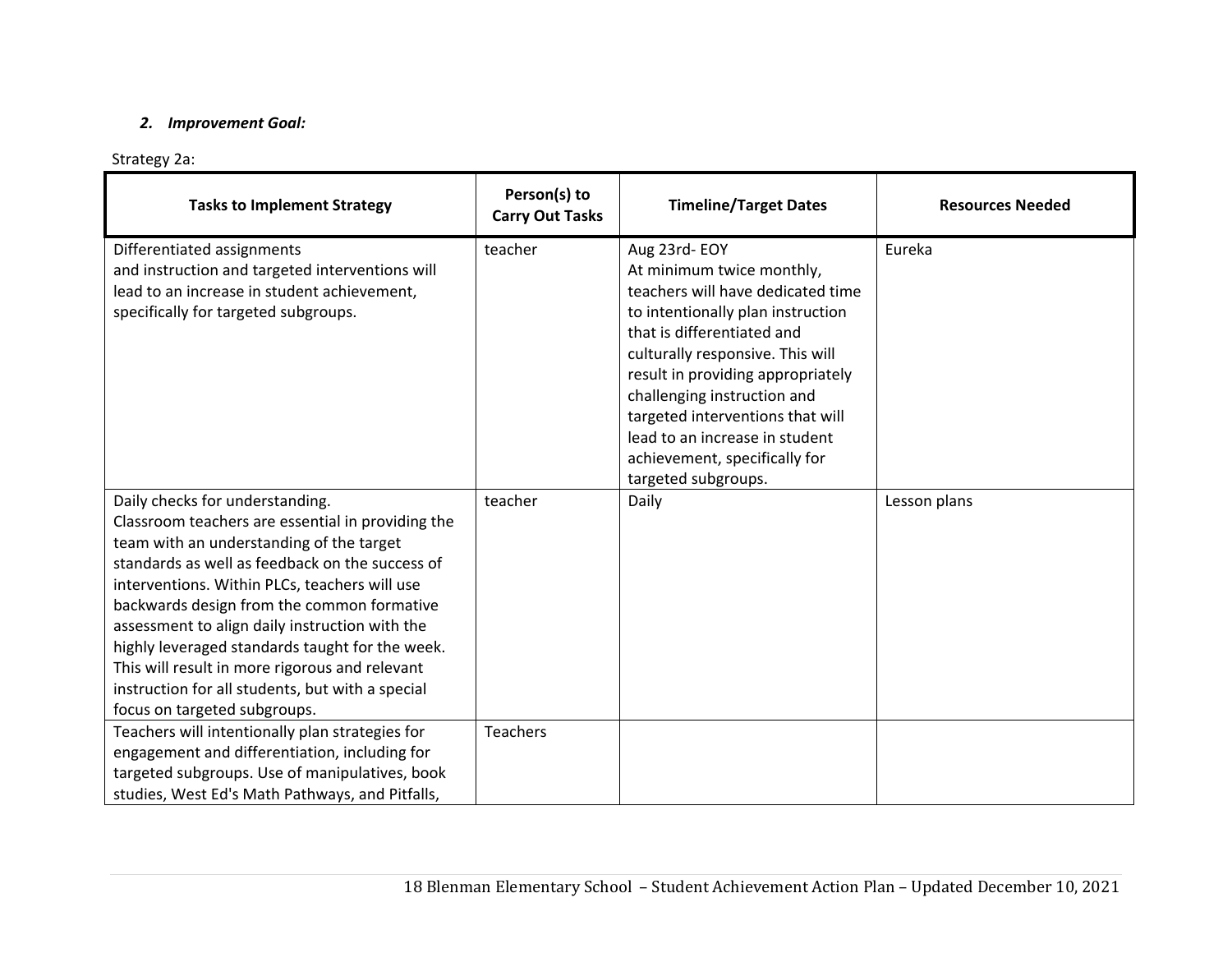| and time for job-embedded PLCs will support the<br>achievement of students including Ex Ed and ELL.                                                                                            |                                                                                |                                                                                                                                                                           |                         |
|------------------------------------------------------------------------------------------------------------------------------------------------------------------------------------------------|--------------------------------------------------------------------------------|---------------------------------------------------------------------------------------------------------------------------------------------------------------------------|-------------------------|
| Tasks to Monitor, Assess, and Adjust                                                                                                                                                           | Person(s) to<br><b>Carry Out Tasks</b>                                         | <b>Timeline/Target Dates</b>                                                                                                                                              | <b>Resources Needed</b> |
| Review IXL, Eureka reports<br>Blenman will utilize online intervention programs<br>to support student achievement. IXL 2-5, Tier 1,<br>Tier 2 MTSS students, and Tier 3 identified<br>students | <b>Teachers</b><br><b>Full time Reading</b><br>interventionist<br>Teacher aide | Aug 23rd-EOY<br>IXL 2-5 Tier 1<br>Tier 2 K-5 receive 20 minutes at<br>least twice per week<br>Tier 3 MTSS students grade K-5<br>receive 20 minutes five times per<br>week | IXL, Eureka             |
| Review CFA data in PLCS<br>Teachers will administer Quarterly Benchmarks<br>through School City in Grades 2-5 and participate<br>in school wide benchmark data analysis                        | CSP, teachers                                                                  | Every 2 weeks                                                                                                                                                             | SchoolCity              |

# Strategy 2b:

| <b>Tasks to Implement Strategy</b>                                                                                                                                                                                                                                                                                                                                                                                                                                                                                               | Person(s) to Carry<br><b>Out Tasks</b> | <b>Timeline/Target Dates</b>                                                    | <b>Resources Needed</b>       |
|----------------------------------------------------------------------------------------------------------------------------------------------------------------------------------------------------------------------------------------------------------------------------------------------------------------------------------------------------------------------------------------------------------------------------------------------------------------------------------------------------------------------------------|----------------------------------------|---------------------------------------------------------------------------------|-------------------------------|
| <b>PLCs</b><br>Through regular collaboration in PLCs, Tier 1<br>instruction, as well as Tier 2 and Tier 3<br>interventions and supports are developed to<br>insure equitable, scaffolded, accessible and<br>aligned instruction in both face to face and virtual<br>educational environments. These processes and<br>practices are regularly monitored at the site level<br>and by the assigned District level coordinator for<br>success. New interventions are assigned to<br>students as needed, based on progress monitoring | <b>CSP</b>                             | August 23rd-EOY<br>after each assessment window<br>(whole staff PD and in PLCs) | CFA data from SchoolCity      |
| Data template tool                                                                                                                                                                                                                                                                                                                                                                                                                                                                                                               | teachers                               | Aug 23rd-EOY                                                                    | Data tool uploaded into Teams |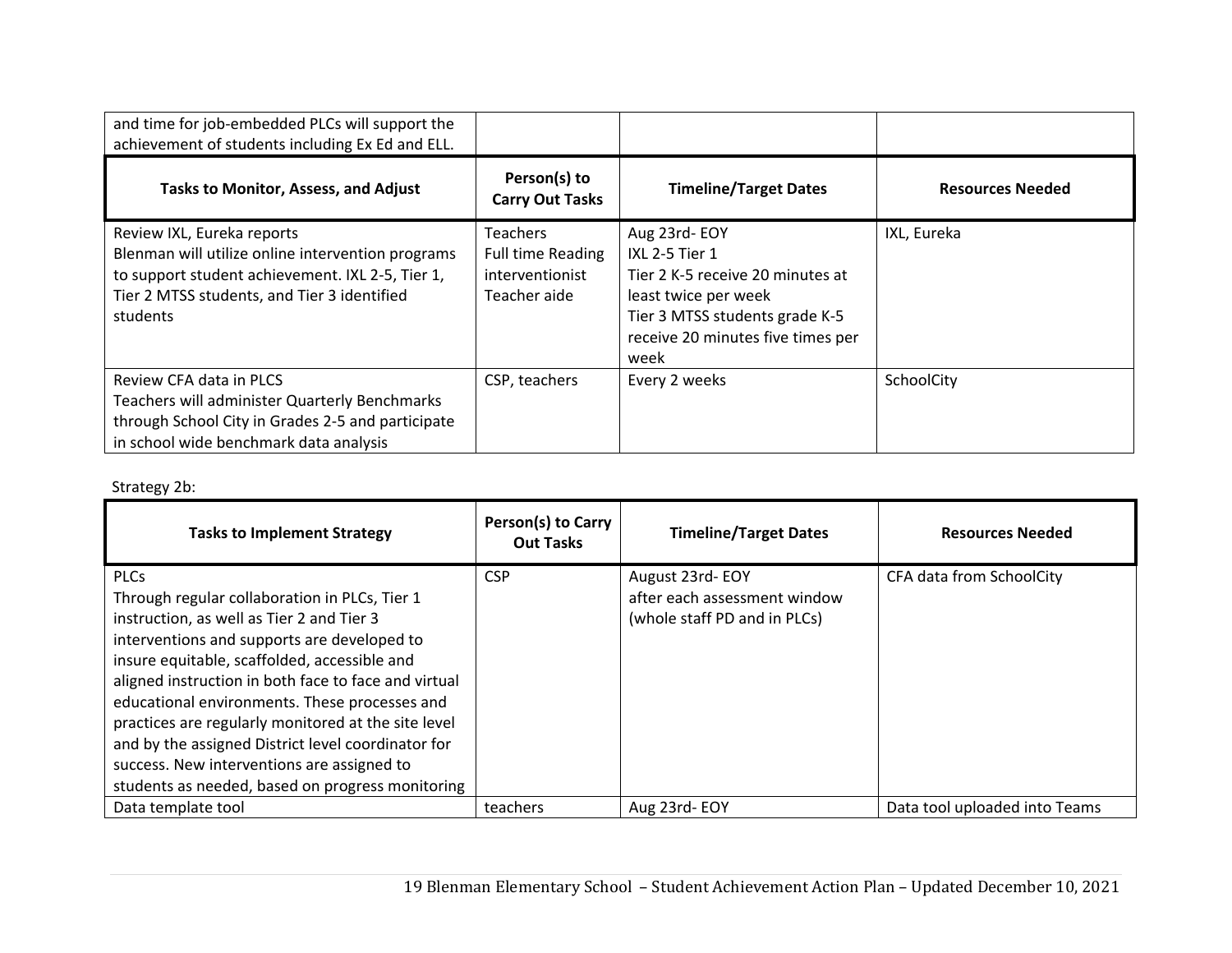| Teachers will administer Quarterly Benchmarks<br>through School City in Grades 2-5 and participate<br>in school wide benchmark data analysis                                              |                                             |                              |                         |
|-------------------------------------------------------------------------------------------------------------------------------------------------------------------------------------------|---------------------------------------------|------------------------------|-------------------------|
| Tasks to Monitor, Assess, and Adjust                                                                                                                                                      | Person(s) to Carry<br><b>Out Tasks</b>      | <b>Timeline/Target Dates</b> | <b>Resources Needed</b> |
| Specific interventions<br>MTSS is incorporated into the PLC grade level<br>team time to discuss and strategize interventions<br>for students.                                             | Teacher,<br>interventionist,<br><b>MTSS</b> | Daily                        | Eureka, IXL             |
| Review of item types on CFA with students<br>Teachers will administer Quarterly Benchmarks<br>through School City in Grades 2-5 and participate<br>in school wide benchmark data analysis | teacher                                     | Every 2 weeks                | SchoolCity assessment   |

# Strategy 2c:

| <b>Tasks to Implement Strategy</b>                                                                                                                                                                                                                             | Person(s) to Carry<br><b>Out Tasks</b>        | <b>Timeline/Target Dates</b>    | <b>Resources Needed</b> |
|----------------------------------------------------------------------------------------------------------------------------------------------------------------------------------------------------------------------------------------------------------------|-----------------------------------------------|---------------------------------|-------------------------|
| <b>Assigned CFAs</b><br>Teachers will administer Quarterly Benchmarks<br>through School City in Grades 2-5 and participate                                                                                                                                     | teachers                                      | Aug. 23rdSCA-EOY, every 2 weeks | SchoolCity              |
| in school wide benchmark data analysis<br>Feedback to students, maintaining fidelity to<br>district curriculum, gathering data from common<br>formative assessments and progress monitoring in<br>order to differentiate based on individual student<br>needs. | teachers                                      | Every 2 weeks                   | SchoolCity              |
| <b>Tasks to Monitor, Assess, and Adjust</b>                                                                                                                                                                                                                    | <b>Person(s) to Carry</b><br><b>Out Tasks</b> | <b>Timeline/Target Dates</b>    | <b>Resources Needed</b> |
| Review of data/item types                                                                                                                                                                                                                                      | Teachers,<br>students                         | Every 2 weeks, or as needed     | data                    |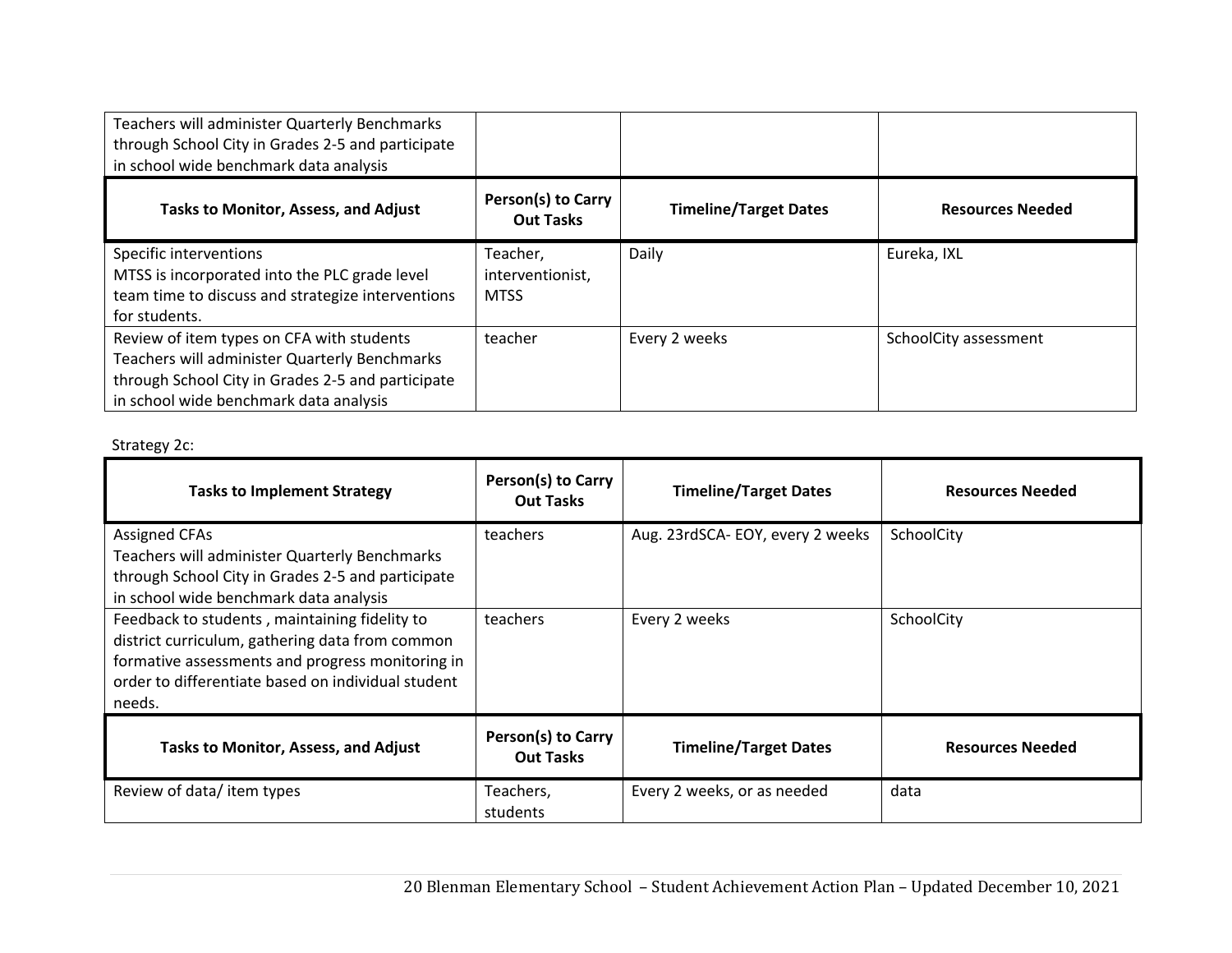## Strategy 2d:

| <b>Tasks to Implement Strategy</b>                                                                                                                                                                                                                                                                 | Person(s) to Carry<br><b>Out Tasks</b>                       | <b>Timeline/Target Dates</b>                        | <b>Resources Needed</b>                         |
|----------------------------------------------------------------------------------------------------------------------------------------------------------------------------------------------------------------------------------------------------------------------------------------------------|--------------------------------------------------------------|-----------------------------------------------------|-------------------------------------------------|
| Review of SCA build cusp lists<br>Interventionist will work with classroom<br>teachers/PLCs and MTSS team to support learning<br>goals for targeted students and share with<br>teachers on how to implement focused evidenced-<br>based, rigorous, and relevant instruction.                       | Teachers, CPS,<br>MTSS, SSS,<br>Reading<br>interventionist   | Every quarter                                       | Imagine math, IXL, Eureka mid-<br>module scores |
| Assign interventions/ tutoring to students                                                                                                                                                                                                                                                         | CSP, MTSS, SSS,<br>Reading<br>interventionist,<br><b>TAs</b> | Every quarter or as needed for<br>flexible grouping | Differentiated assignments                      |
| Targeted subgroups receive specialized instruction<br>with a highly qualified teacher using a evidence<br>based curriculum (Math Pathways and Pitfalls).                                                                                                                                           | Teacher                                                      |                                                     |                                                 |
| Teachers and staff participate in professional<br>development on the use of West Ed's evidence-<br>based Math Pathways and Pitfalls lessons and<br>strategies, and have time to use data, plan,<br>observe, and reflect on lessons in order to<br>enhance the instruction of all students.         | <b>Teachers</b><br>CSP, MTSS,<br>Interventionists            |                                                     |                                                 |
| Tasks to Monitor, Assess, and Adjust                                                                                                                                                                                                                                                               | Person(s) to Carry<br><b>Out Tasks</b>                       | <b>Timeline/Target Dates</b>                        | <b>Resources Needed</b>                         |
| Checks of understanding of tutoring groups<br>Identified MTSS students in and out of class time,<br>utilizing research-based practices and materials<br>Teacher aide to work with identified MTSS<br>students in and out of class time, utilizing<br>research- based practices and materials Using | Teachers, TAs,<br>reading<br>interventionist,<br>MTSS, SSS   | End of each tutored day                             | Differentiated assignments                      |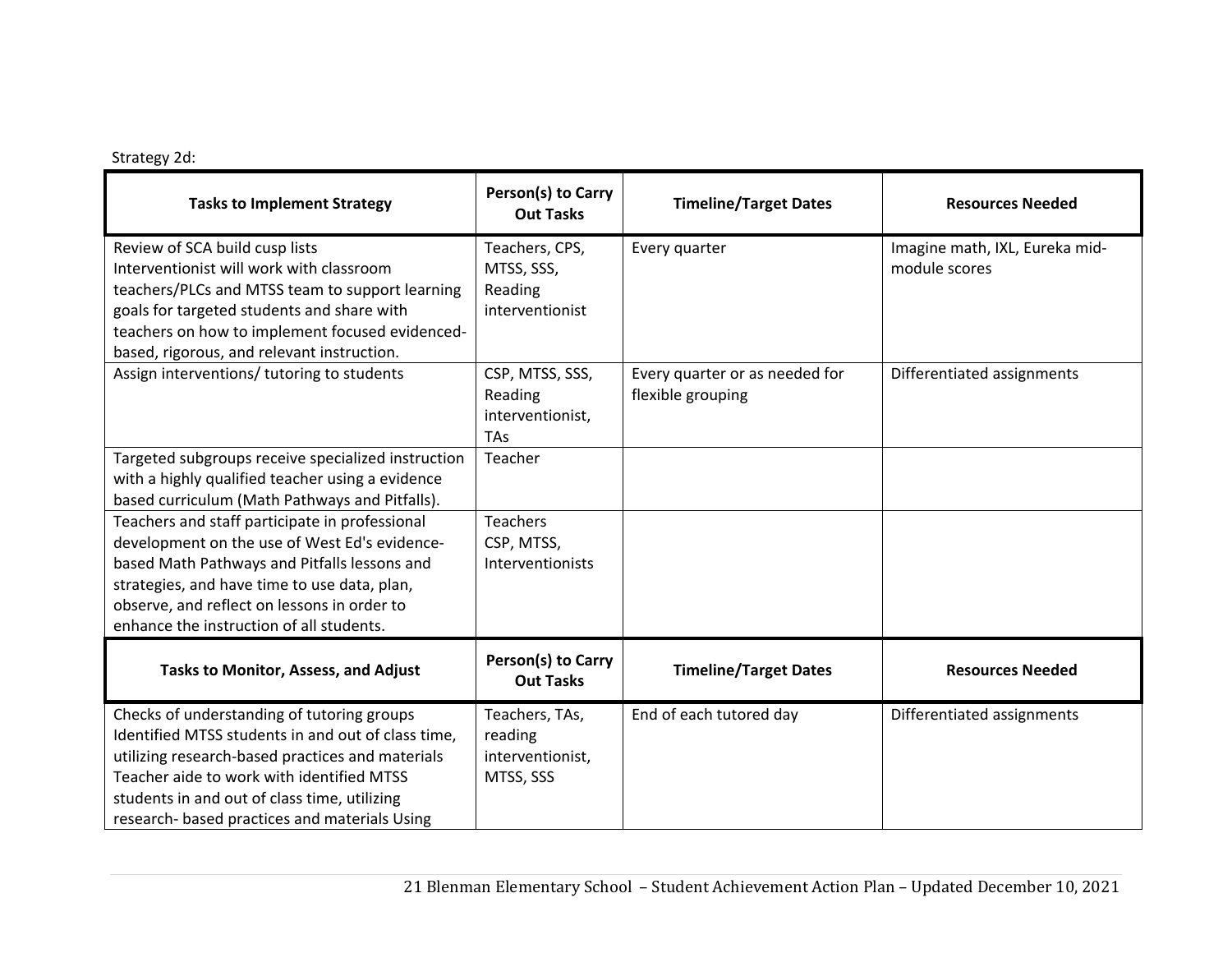| appropriate and engaging manipulatives/materials<br>to increase student understanding of concepts. |                  |                                   |                            |
|----------------------------------------------------------------------------------------------------|------------------|-----------------------------------|----------------------------|
| Weekly assessment of tutored concepts for                                                          | Teachers, TAs,   | At the end of each week           | Differentiated assignments |
| growth                                                                                             | reading          | Grade K-5 receive 20 minutes five |                            |
| Twice weekly after school tutoring for MTSS                                                        | interventionist, | times per week (August - May).    |                            |
| students grades k-5 Tier 3                                                                         | MTSS, SSS        |                                   |                            |

#### *3. Improvement Goal to Address Gaps in Subgroup Achievement:*

**Strategy 3a:** Percent of ELL students proficient or highly proficient will increase by 5% from 10% in 2019 to 15% in 2022 as measured by AZM2 Teachers will have dedicated time to intentionally plan instruction that is differentiated and culturally responsive. This will result in providing appropriately challenging instruction and targeted interventions that will lead to an increase in student achievement, specifically for targeted subgroups.

| <b>Tasks to Monitor, Assess, and Adjust</b>                                                                                                                                                                                                                                                                                                                                                        | Person(s) to Carry<br><b>Out Tasks</b>                                     | <b>Timeline/Target Dates</b> | <b>Resources Needed</b>                                                                                                                                         |
|----------------------------------------------------------------------------------------------------------------------------------------------------------------------------------------------------------------------------------------------------------------------------------------------------------------------------------------------------------------------------------------------------|----------------------------------------------------------------------------|------------------------------|-----------------------------------------------------------------------------------------------------------------------------------------------------------------|
| Differentiated Instruction<br>Teachers will intentionally plan strategies for<br>engagement and differentiation, including for targeted<br>subgroups. Use of manipulatives, book studies, West<br>Ed's Math Pathways, and Pitfalls, and time for job-<br>embedded PLCs will support the achievement of<br>students including Ex Ed and ELL.                                                        | Teachers, TAs,<br>reading<br>interventionist,<br>MTSS, SSS                 | At minimum twice monthly     | Differentiated assignments<br>MPP books<br>PLC.                                                                                                                 |
| Intentionally plan instruction that is differentiated<br>and culturally responsive. This will result in<br>providing appropriately challenging instruction<br>and targeted interventions that will lead to an<br>increase in student achievement, specifically for<br>targeted subgroups.<br>Math: Use of manipulatives, book studies, West<br>Ed's Math Pathways, and Pitfalls, and time for job- | Teachers,<br>Curriculum Service<br>Providers and<br>other support<br>staff | ongoing                      | West Ed's Discussion Builder<br>posters, Math Pathways, and<br>Pitfalls books, NCTM professional<br>development books and guides,<br>and math manipulative kits |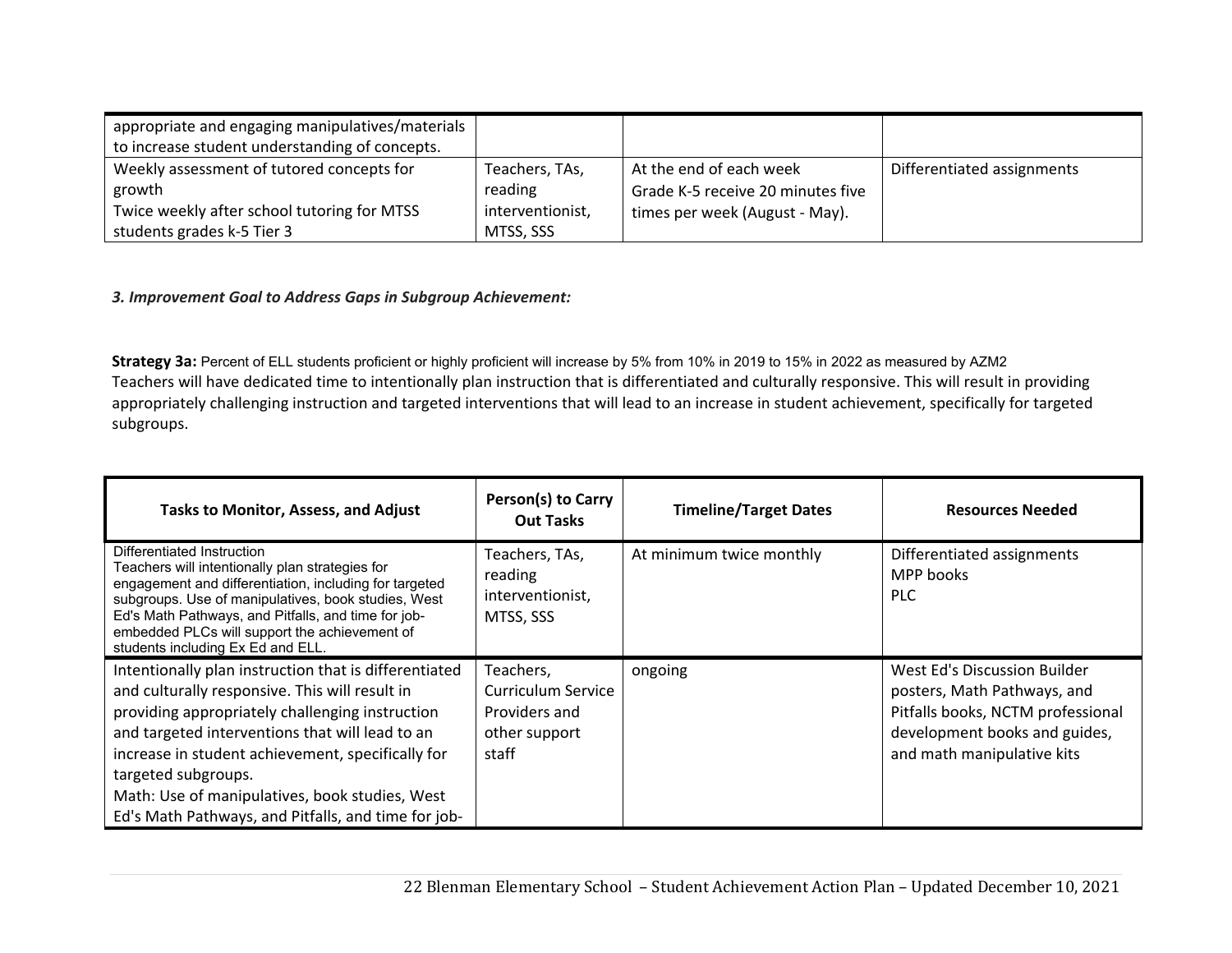| embedded PLCs will support the achievement of<br>students including Ex Ed and ELL.                                                                                                                                                                                                                                   |                                                                            |         |                                                                                                                                                                 |
|----------------------------------------------------------------------------------------------------------------------------------------------------------------------------------------------------------------------------------------------------------------------------------------------------------------------|----------------------------------------------------------------------------|---------|-----------------------------------------------------------------------------------------------------------------------------------------------------------------|
| MPP lessons and ongoing coaching and feedback<br>from leadership teams, as well as semiannual data<br>reflections on subgroup achievement                                                                                                                                                                            | Teachers,<br>Curriculum Service<br>Providers and<br>other support<br>staff | ongoing | West Ed's Discussion Builder<br>posters, Math Pathways, and<br>Pitfalls books, NCTM professional<br>development books and guides,<br>and math manipulative kits |
| Interventions used 5 times per week with<br>evidence-based intervention programs including<br>Waterford and Imagine Learning.                                                                                                                                                                                        | Teachers,<br>Curriculum Service<br>Providers and<br>other support<br>staff | ongoing | <b>WACS</b>                                                                                                                                                     |
| Within PLCs, teachers will use backwards design from<br>the common formative assessment to align daily<br>instruction with the highly leveraged standards taught for<br>the week. This will result in more rigorous and relevant<br>instruction for all students, but with a special focus on<br>targeted subgroups. | Teachers,<br>Curriculum Service<br><b>Providers</b>                        | ongoing | <b>PLC</b><br>CFA's<br>Other data                                                                                                                               |

# *4. Improvement Goal to Address Gaps in Subgroup Achievement: MPP*

| <b>Tasks to Monitor, Assess, and Adjust</b>                                                                                                                                                                                                                                                                                                              | Person(s) to Carry<br><b>Out Tasks</b> | <b>Timeline/Target Dates</b>                                                                                                                                                            | <b>Resources Needed</b>     |
|----------------------------------------------------------------------------------------------------------------------------------------------------------------------------------------------------------------------------------------------------------------------------------------------------------------------------------------------------------|----------------------------------------|-----------------------------------------------------------------------------------------------------------------------------------------------------------------------------------------|-----------------------------|
| Teachers are provided KP Ten Frames to provide<br>students with hands-on experiences in math,<br>problem solving, place value, base-ten concepts,<br>reasoning skills, and fluency. Teachers are<br>provided professional development on the use of<br>these manipulatives and will use the<br>manipulatives in planning interventions for<br>subgroups. | <b>Teachers</b>                        | Monthly walkthrough<br>observations of MPP lessons and<br>ongoing coaching and feedback<br>from leadership teams, as well as<br>semiannual data reflections on<br>subgroup achievement. | PD.<br><b>KP</b> Ten Frames |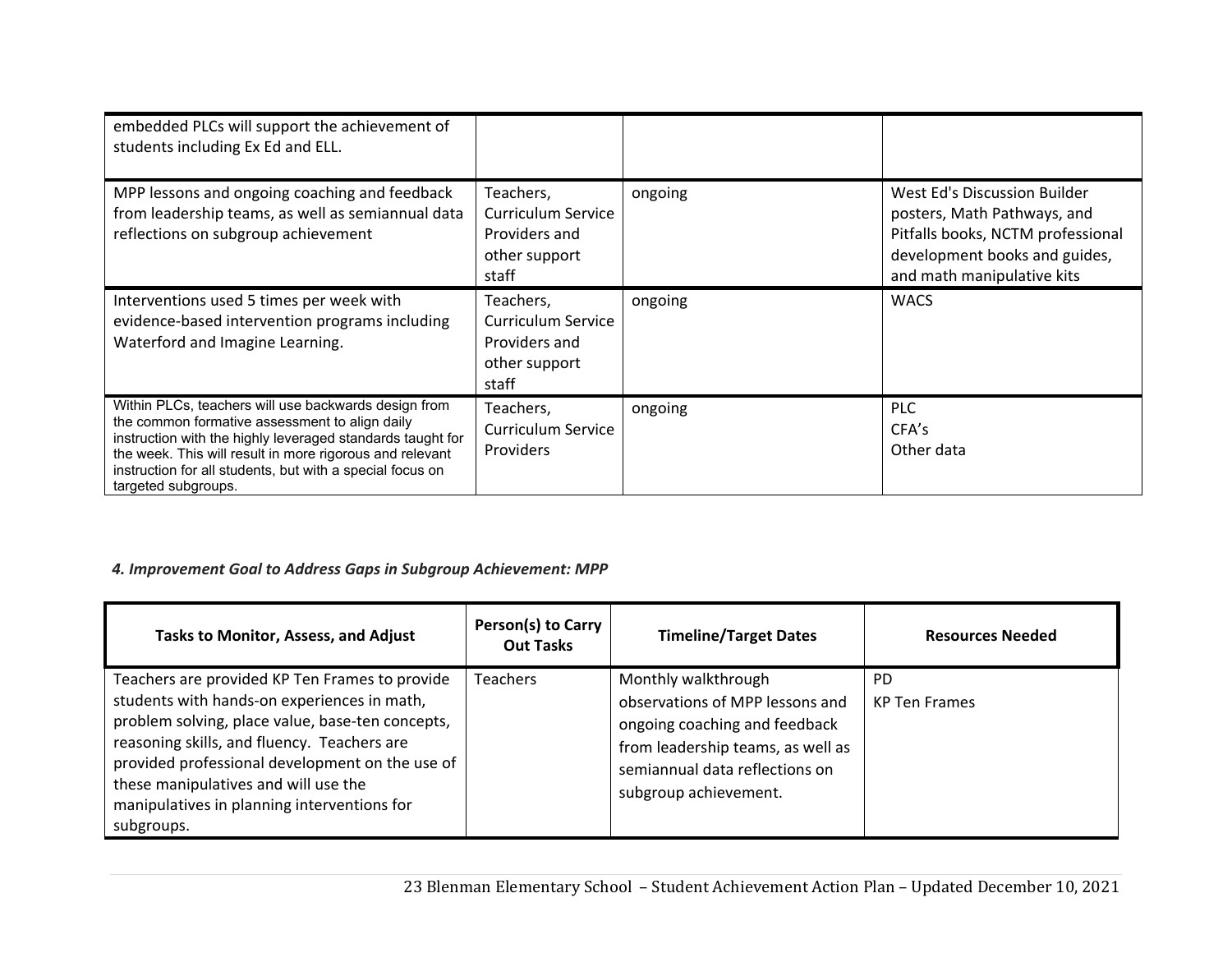| Teachers are provided math manipulatives and<br>training on how to use the manipulatives to<br>support students in building increased<br>mathematical concepts, skills, and awareness,<br>and to support differentiation and students in<br>subgroups.                                                                                                                                                                                                                                                                                                                                                                                                | <b>Teachers</b>         | <b>PD</b><br>Math manipulatives                    |
|-------------------------------------------------------------------------------------------------------------------------------------------------------------------------------------------------------------------------------------------------------------------------------------------------------------------------------------------------------------------------------------------------------------------------------------------------------------------------------------------------------------------------------------------------------------------------------------------------------------------------------------------------------|-------------------------|----------------------------------------------------|
| WestEd's Discussion Builder Posters are provided<br>to all classrooms along with PD on the use of<br>discussion strategies to support all students in<br>higher order thinking, problem solving, language<br>skills, meta-cognition, questioning, and to<br>increase student engagement.<br>One teacher participates in the MPP Teacher<br>Leadership Cohort. Math and Ex Ed teachers all<br>have opportunities to attend professional<br>development on Math Pathways and Pitfalls,<br>Algebra Tiles, Math Discussion Strategies, and<br>other math focused workshops facilitated by<br>WestEd, district personnel, and school site<br>facilitators. | <b>Teachers</b><br>ExEd | West Ed's MPP<br><b>Discussion Builders Poster</b> |

#### 6. **Progress Monitoring**

During the 2021‐2022 School Year, TUSD is strategically utilizing short cycle assessments from the following curricular adoptions: *Benchmark Advance, Eureka,* and *IXL*. These assessments are expected to be implemented at designated sites.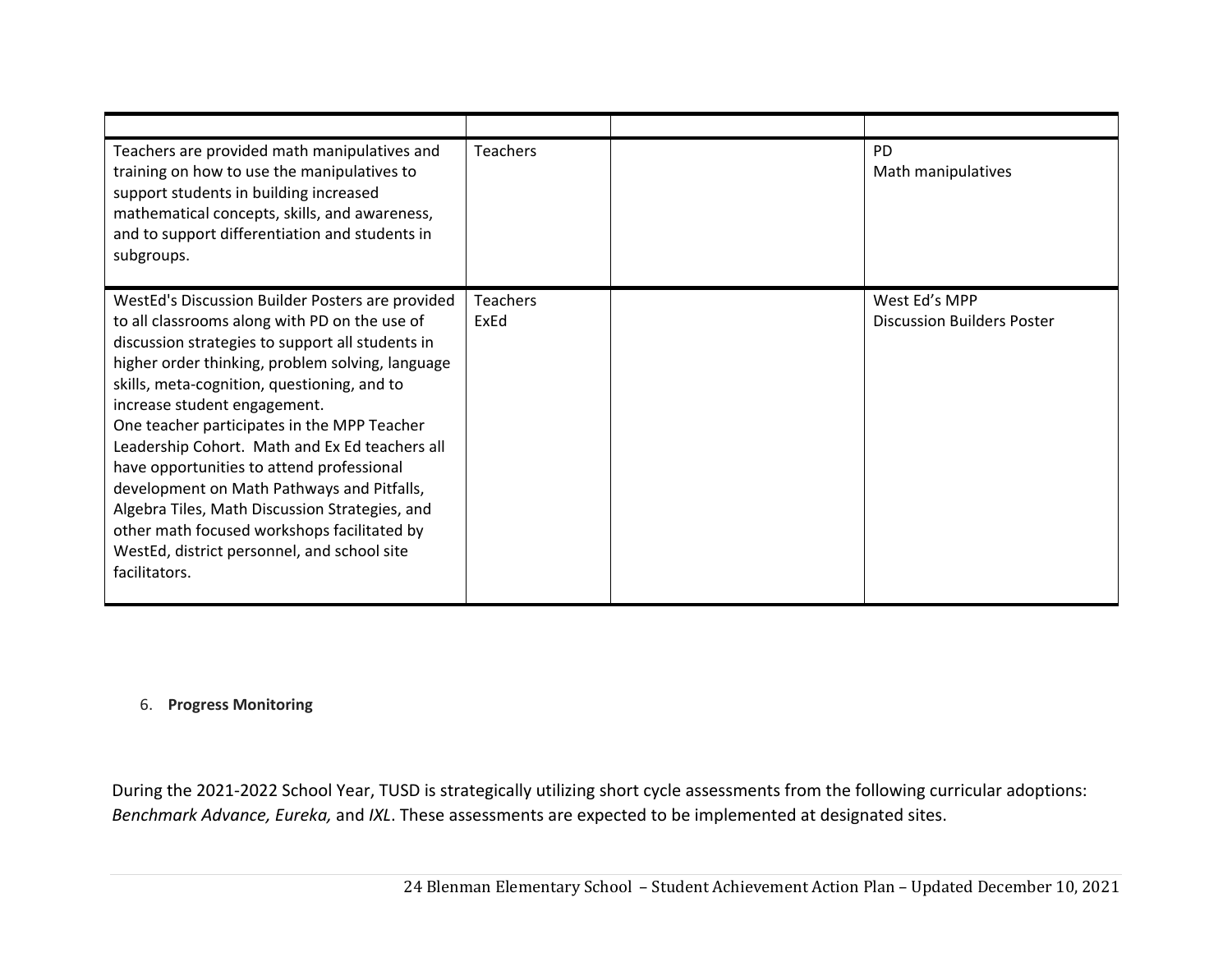Short cycle assessments are designed to provide teachers with immediate feedback on students' performance towards standards mastery during the instructional cycle. By having set timeframes for providing short cycle assessments, teachers can engage in meaningful dialogue using actionable data during PLC/CTTs regarding students' growth and performance over time, and plan instruction to ensure students are on target to meet grade level standards. The schedule below shows the points at which the short cycle assessments take place.

| 2nd Grade                                                                                                                                                                                                                                                                      | 3rd Grade                                                                                                                                                                                                                                                                      | 4 <sup>th</sup> Grade                                                                                                                                                                                                                                                          | 5 <sup>th</sup> Grade                                                                                                                                                                                                                                                          |
|--------------------------------------------------------------------------------------------------------------------------------------------------------------------------------------------------------------------------------------------------------------------------------|--------------------------------------------------------------------------------------------------------------------------------------------------------------------------------------------------------------------------------------------------------------------------------|--------------------------------------------------------------------------------------------------------------------------------------------------------------------------------------------------------------------------------------------------------------------------------|--------------------------------------------------------------------------------------------------------------------------------------------------------------------------------------------------------------------------------------------------------------------------------|
| <b>Benchmark</b>                                                                                                                                                                                                                                                               | <b>Benchmark</b>                                                                                                                                                                                                                                                               | <b>Benchmark</b>                                                                                                                                                                                                                                                               | <b>Benchmark</b>                                                                                                                                                                                                                                                               |
| <b>Advanced:</b><br>Unit 1 : by Sept. 24th<br>Unit 2: by Oct. 7th<br>Unit 3: by Oct. 29th<br>Unit 4: by Nov. 19th<br>Unit 5: by Dec. 10th<br>Unit 6: by Jan. 14th<br>Unit 7: by Feb. 4th<br>Unit 8: by March 4th<br>Unit 9: by April 1st<br>(optional)<br>Unit 10: by May 13th | <b>Advanced:</b><br>Unit 1 : by Sept. 10th<br>Unit 2: by Oct. 1st<br>Unit 3: by Oct. 29th<br>Unit 4: by Nov. 19th<br>Unit 5: by Dec. 10th<br>Unit 6: by Jan. 14th<br>Unit 7: by Feb. 4th<br>Unit 8: by March 4th<br>Unit 9: by April 1st<br>(optional)<br>Unit 10: by May 13th | <b>Advanced:</b><br>Unit 1 : by Sept. 10th<br>Unit 2: by Oct. 1st<br>Unit 3: by Oct. 29th<br>Unit 4: by Nov. 19th<br>Unit 5: by Dec. 10th<br>Unit 6: by Jan. 14th<br>Unit 7: by Feb. 4th<br>Unit 8: by March 4th<br>Unit 9: by April 1st<br>(optional)<br>Unit 10: by May 13th | <b>Advanced:</b><br>Unit 1 : by Sept. 10th<br>Unit 2: by Oct. 1st<br>Unit 3: by Oct. 29th<br>Unit 4: by Nov. 19th<br>Unit 5: by Dec. 10th<br>Unit 6: by Jan. 14th<br>Unit 7: by Feb. 4th<br>Unit 8: by March 4th<br>Unit 9: by April 1st<br>(optional)<br>Unit 10: by May 13th |
| 2nd Grade Eureka                                                                                                                                                                                                                                                               | <b>3rd Grade Eureka</b>                                                                                                                                                                                                                                                        | <b>4th Grade Eureka</b>                                                                                                                                                                                                                                                        | <b>5th Grade Eureka</b>                                                                                                                                                                                                                                                        |
| Math:                                                                                                                                                                                                                                                                          | Math:                                                                                                                                                                                                                                                                          | Math:                                                                                                                                                                                                                                                                          | Math:                                                                                                                                                                                                                                                                          |
| Module 1 : by Aug.<br>18th<br>Module 2: by Aug.<br>27th<br>Module 3: by Sept.<br>24th<br>Module 4: by Nov.<br>19th                                                                                                                                                             | Module 1: by Aug.<br>27 <sub>th</sub><br>Module 2: by Sept.<br>21st<br>Module 3: by<br>Nov.12th<br>Module 4: by Jan. 7th<br>Module 5: by Feb.<br>11th                                                                                                                          | Module 1: by Aug.<br>27th<br>Module 2: by Sept.<br>17 <sub>th</sub><br>Module 3: by Oct.<br>22 <sub>nd</sub><br>Module 5: by Jan<br>21st                                                                                                                                       | Module 1: by Aug.<br>20 <sub>th</sub><br>Module 2: by Oct. 1st<br>Module 3: by Nov.<br>19 <sub>th</sub><br>Module 4: by Jan.<br>14 <sub>th</sub><br>Module 5: by March<br>10th                                                                                                 |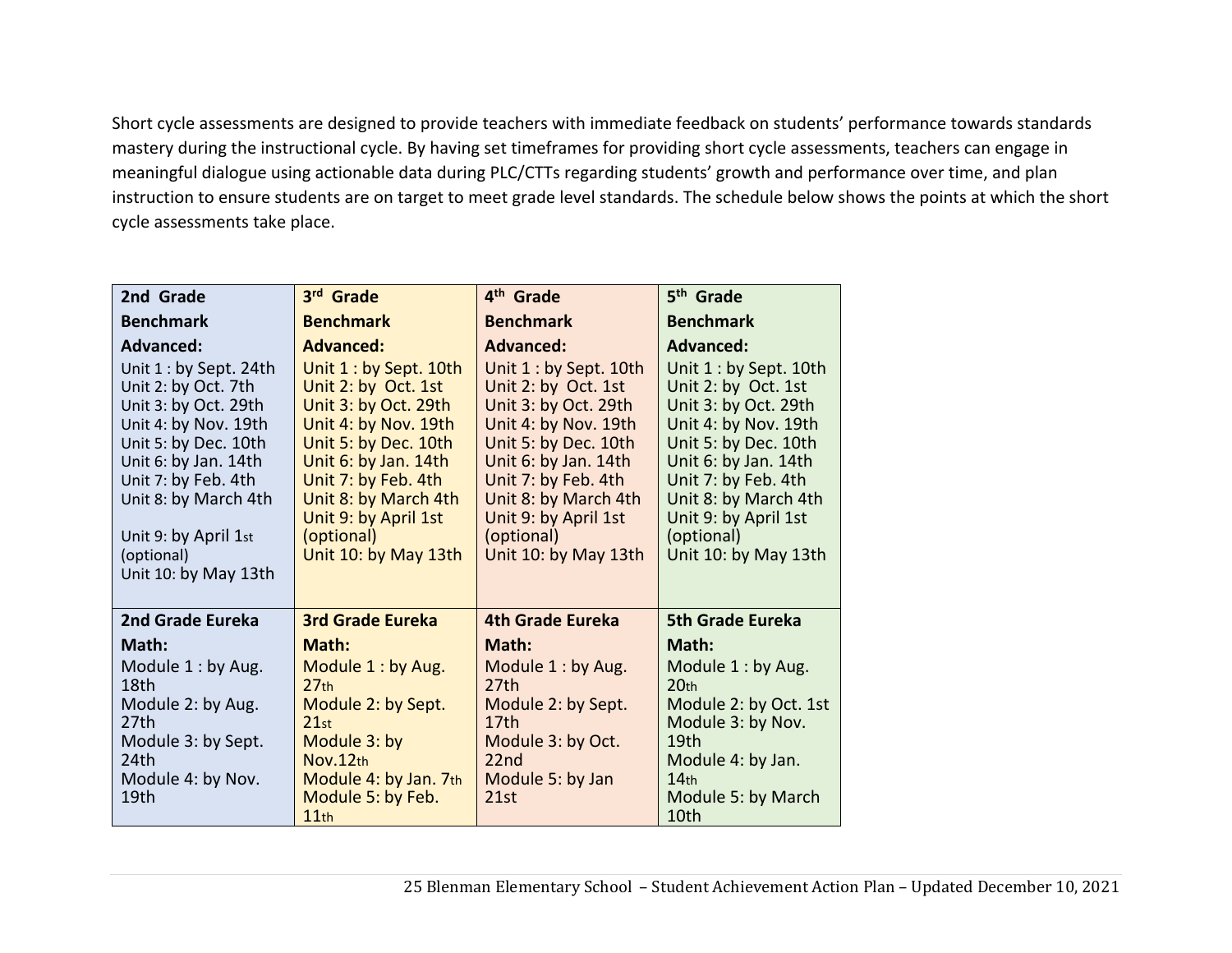| Module 5: by Jan.<br>21st<br>Module 6: by Feb.<br>18th<br>Module 7: by April<br>14th (optional)<br>Module 8: by May<br>13th | Module 6: by April 1st<br>(optional)<br>Module 7: by May<br>7th | Module 6: by March<br>10th<br>Module 4: by April<br>22nd (optional)<br>Module 7: by May<br>20th | Module 6: by April<br>22nd (optional) |  |
|-----------------------------------------------------------------------------------------------------------------------------|-----------------------------------------------------------------|-------------------------------------------------------------------------------------------------|---------------------------------------|--|
| 6-11 IXL Continuous Diagnostic Assessments:<br>Window #1: Aug. $16 - 27$<br>Window #2: Sept. $13 - 24$                      |                                                                 |                                                                                                 |                                       |  |
| Window #3: Oct. $25 -$ Nov. 5<br>Window #4: Dec. $1 - 14$                                                                   |                                                                 |                                                                                                 |                                       |  |
| Window #5: Jan. $18 - 28$                                                                                                   |                                                                 |                                                                                                 |                                       |  |
| Window #6: Feb. 28 - Mar. 10<br>Window #7: May $2 - 13$                                                                     |                                                                 |                                                                                                 |                                       |  |
|                                                                                                                             |                                                                 |                                                                                                 |                                       |  |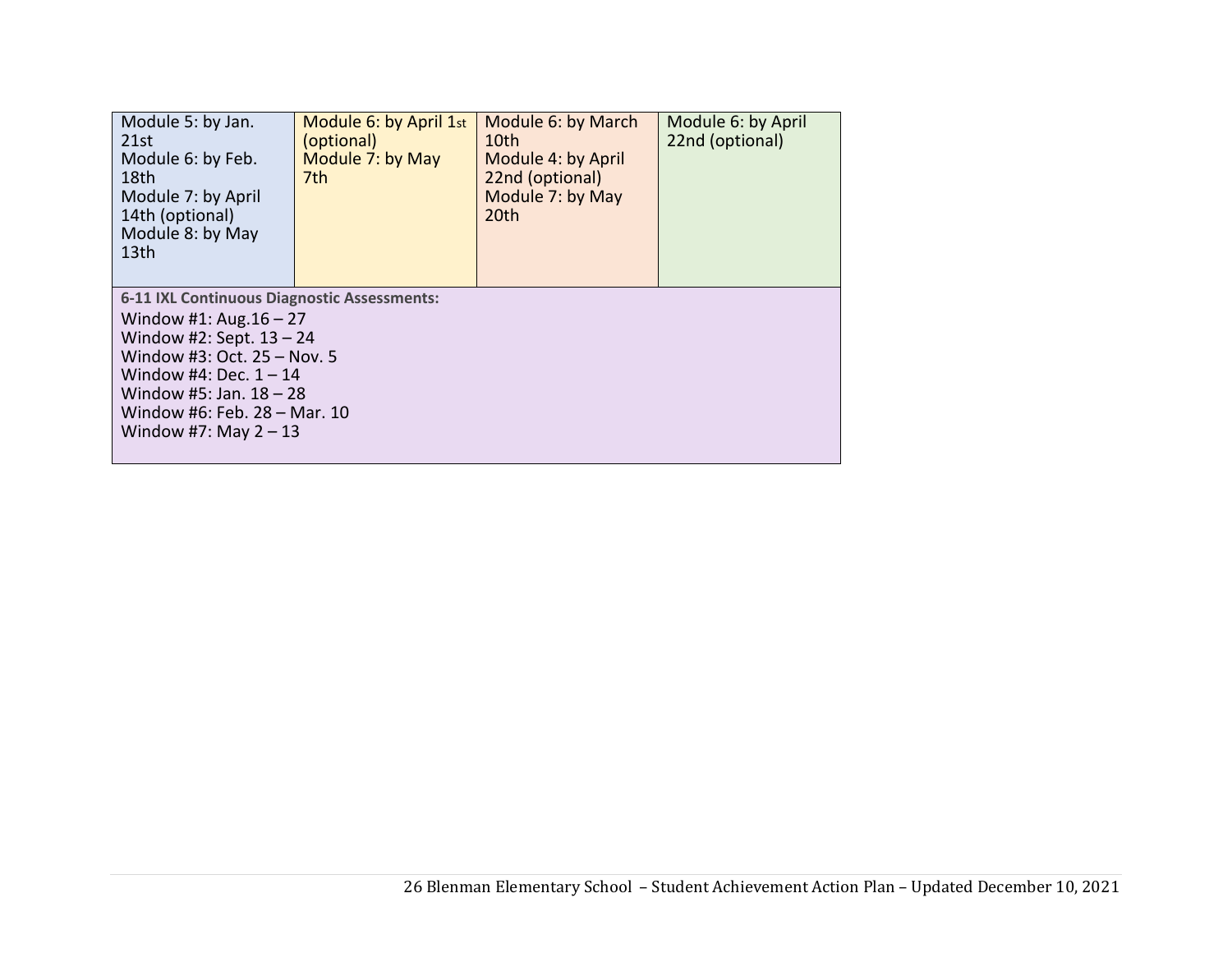#### **Next Steps**

#### **Project Elevate and TUSD Goals for Short Cycle Assessment**

Project Elevate is a two-year program of structured support to improve teaching and learning which results in significant student academic gains. The support is focused in three areas: (1) Talent Management: to develop a comprehensive system to support an environment or effective recruitment, on‐going support, and retention; (2) Culture: to cultivate a strong culture where high expectations for all learners are evident and embraced by school; and (3) Instructional Infrastructure: to implement high quality curriculum and instruction, including an observation and feedback system and a cohesive assessment system focused on data driven decision making and data driven instruction.

This program is sponsored by the Arizona Department of Education and will provide ongoing mentoring for the principal, professional learning for the site's leadership team, and collaboration with district leadership. The Short-term goals are:

- Develop equitable instructional infrastructure that includes high‐quality curriculum and instruction, observation and feedback, and a cohesive assessment system focused on data driven instruction
- Improve culture of equity, learning and high expectations for all
- Establish effective talent management systems

The long‐term goals are:

- Improve equity‐focused leadership competencies
- Improve teacher practices
- Achieve significant gains in student achievement
- Reduce achievement gaps between student subgroups
- Sustain highly effective equitable LEA and school systems

TUSD's D and F rated schools will participate in Project Elevate, beginning in the SY 2021‐22. Concurrently, these 18 schools have shifted their assessment protocol to administer short cycle assessments to be more responsive to 'in the moment' instructional practices. This shift away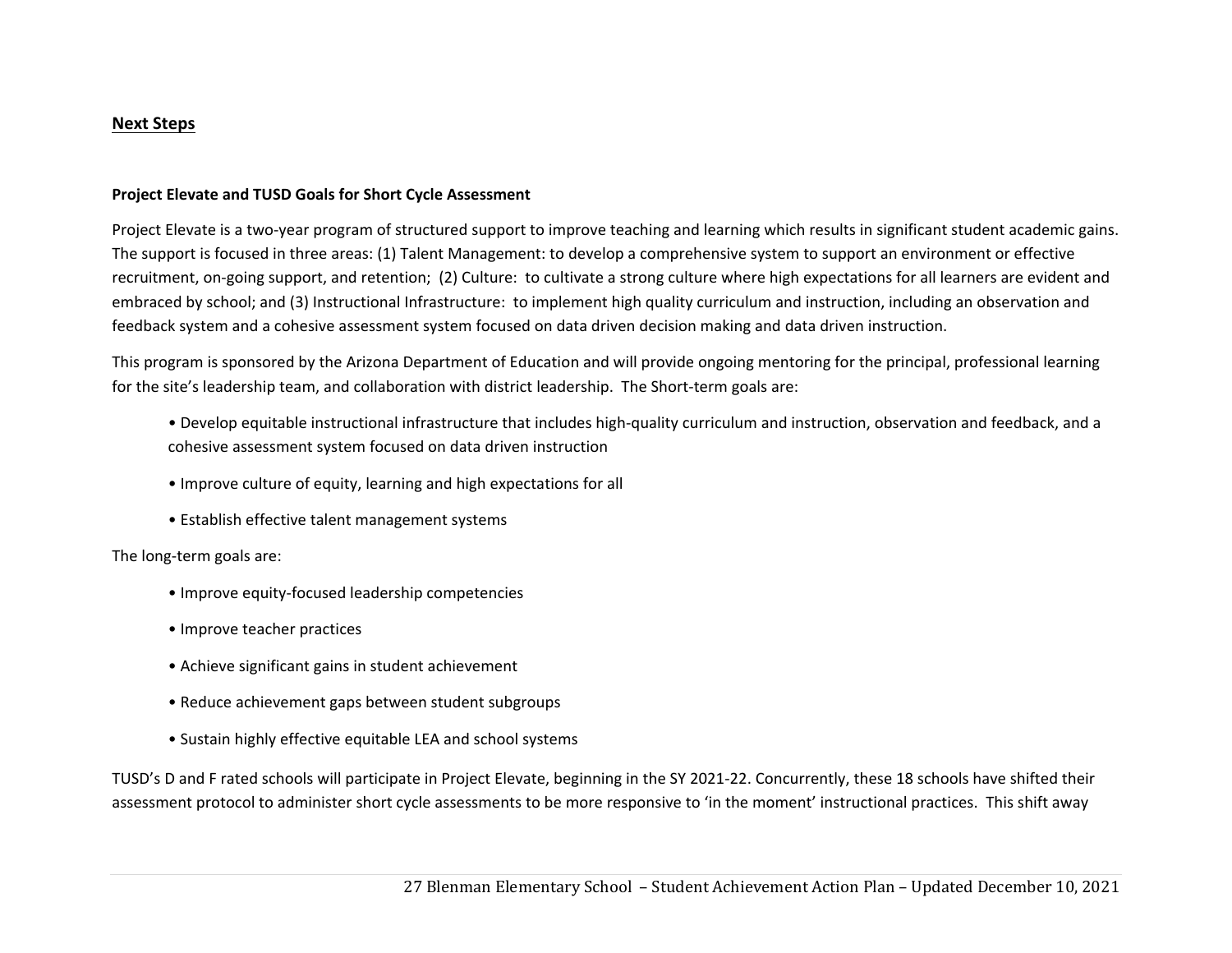from deficit-oriented strategies such as benchmark testing toward authentic, formative assessments will improve student learning. TUSD's goals in collaboration with Project Elevate are:

- To transform assessments districtwide to an ongoing formative cycle that teachers are in control of
- To utilize assessments as a strategy for learning rather than of learning.
- To shift current assessment and instructional practices for Project Elevate schools to a formative assessment model.
- To utilize short‐cycle assessments with Project Elevate